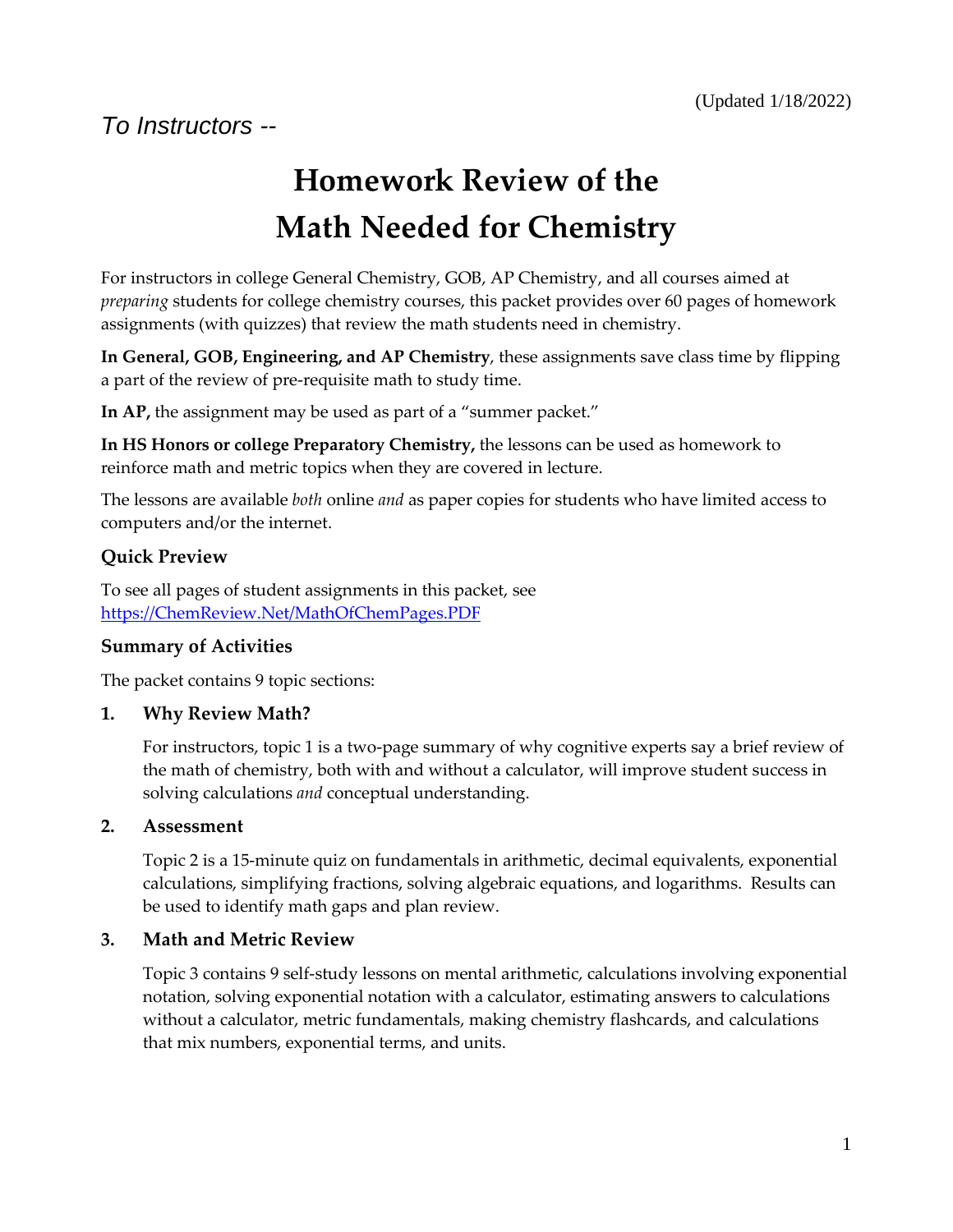#### **4. Additional Mental Math Review**

In Topic 4 are 8 pages of *mental math* worksheets with rules, strategies and practice in converting fractions to decimal equivalents, simplifying exponentials and fractions, and fractions, estimates, and exponentials.

#### **5. Improving Dimensional Analysis**

To assist students in solving dimensional analysis calculations with more success, three PDF packets include 42 pages of student in-class and homework assignments. Strategies include how, by adding a few steps before multiplying conversion factors, solving problems is simplified.

#### **6. Acid-Base Math Review**

For later in the course, these 2 pages provide review of rules and practice in the math of solving for  $[H^+]$  in strong acid and base solutions  $-$  both with a calculator and by mental math.

#### **7. Prep for Electrochemistry**

The first half of this 5 page assignment may be used during the introduction to redox reactions. All 5 pages may be used as homework in Gen and AP chem to prepare students in the initial vocabulary and calculations in electrochemistry.

#### **8. Other Math Review Resources.**

A listing of additional available math review lessons, by topic.

#### **9. How the Student Brain Learns Chemistry**

For instructors, three pages summarizing cognitive research on how we can help students prepare for careers in the sciences.

Editable quizzes on all of the student lessons are available to instructors – included with the topic activities below.

#### **Updates**

Please download on occasion an updated (and sometimes corrected...) version of this document, which may include new material, by clicking on [https://www.ChemReview.Net/MathOfChem.pdf](https://www.chemreview.net/MathOfChem.pdf)

Additional ideas for assignments in Gen/GOB/AP/Prep/Honors chemistry are posted at [www.ChemReview.Net/blog](http://www.chemreview.net/blog) .

Feedback, corrections, and suggestions on this packet are most appreciated. Hope this helps!

-- Eric Nelson, retired instructor, EANelson (at) ChemReview.Net, @RNelson696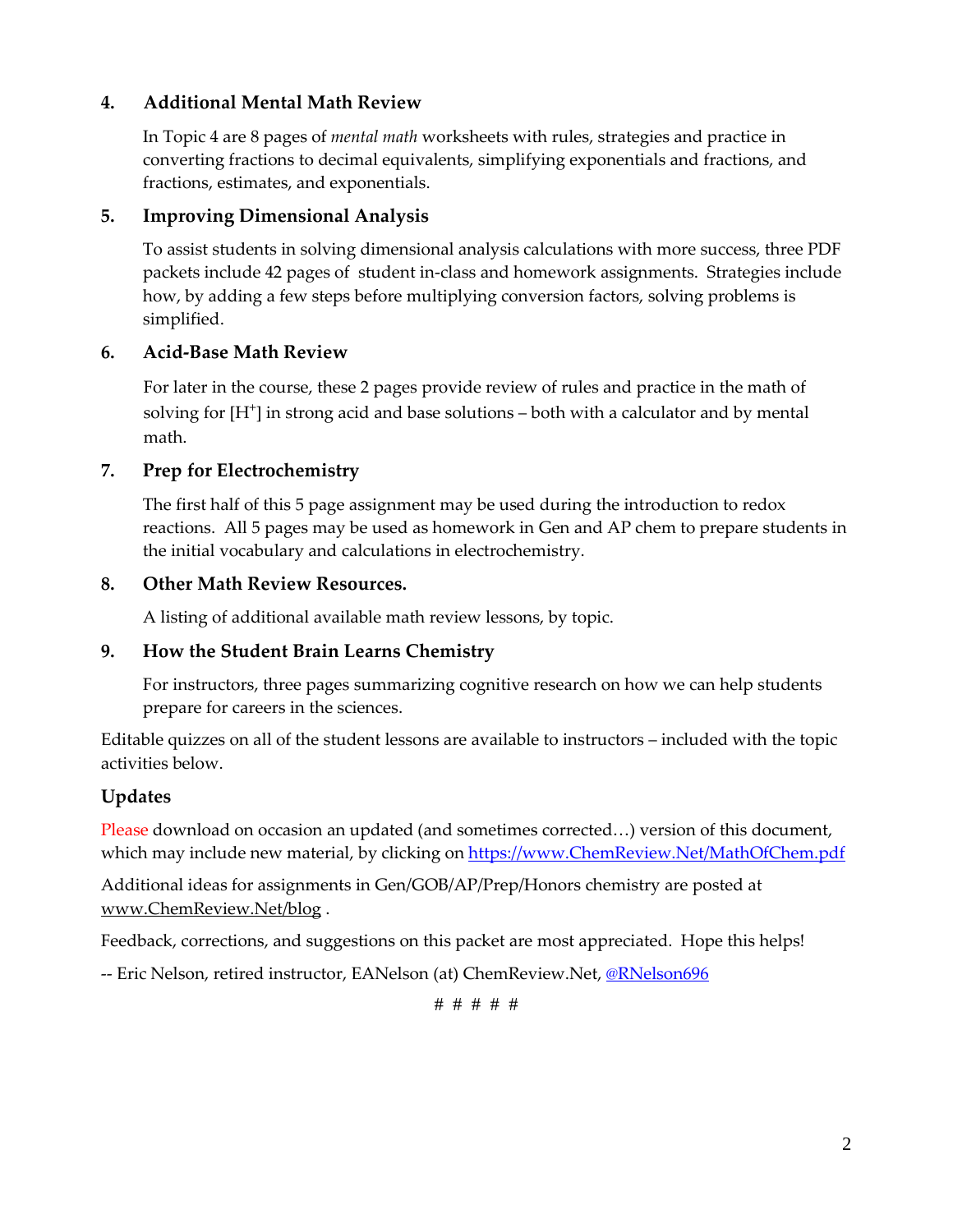## *Detail***: Math Review Topics**

## **Topic 1**

## **Why Review Math – and Why Mental Math?**

Instructors may ask why chemistry should include math *review*, and why the review should include *mental* math. What follows are the personal views and research of the packet author.

#### **Why Review Math?**

Calculations are central in the sciences and engineering. Chemistry is where students first encounter math applied to *measurements* (numbers with units attached). Unfortunately, over the past 20 years, state K-12 math standards in most states have de-emphasized teaching the topics in math needed for scientific calculations (see References *1* and *2* below).

This has put chemistry instructors in a difficult position. We want to focus on chemistry, but given the states' de-emphasis of computation, unless we review the math topics needed for chemistry, many students will struggle to solve calculations they are expected to solve in science courses and careers.

The intention of this packet is to help students and instructors by reviewing math needed for chemistry as *homework*, to limit the impact of math review on class time.

#### **Why Review** *Mental* **Math?**

In the lessons in this packet, math is reviewed both with and without a calculator. Why should students be asked to know mental math?

Scientists who study how the brain solves problems cite many reasons, including:

- For students to learn concepts with numeric components, students learn more quickly if examples and sample problems are contrived to have very simple numbers that can solved by mental math. The reason involves freeing slots in *working memory* (which is where the brain solves problems) to process conceptual linkages.
- A key finding of recent cognitive research: Working memory has essentially infinite room for facts and procedures that quickly be recalled from long-term memory, but very limited ability to hold and process facts and procedures not well-memorized.
- Working memory's limits mean that if math fundamentals can be recalled "with **automaticity**" (quickly and accurately), working memory has more space to note concepts and contexts, which deepens understanding.

Cognitive scientist Daniel Willingham suggests that instructors

"[E]xplain to students that automaticity in facts is important because it frees their minds to think about concepts."<sup>5</sup>

• In addition, if fundamentals are not well-memorized, working memory tends to overload during problem solving, and confusion tends to result.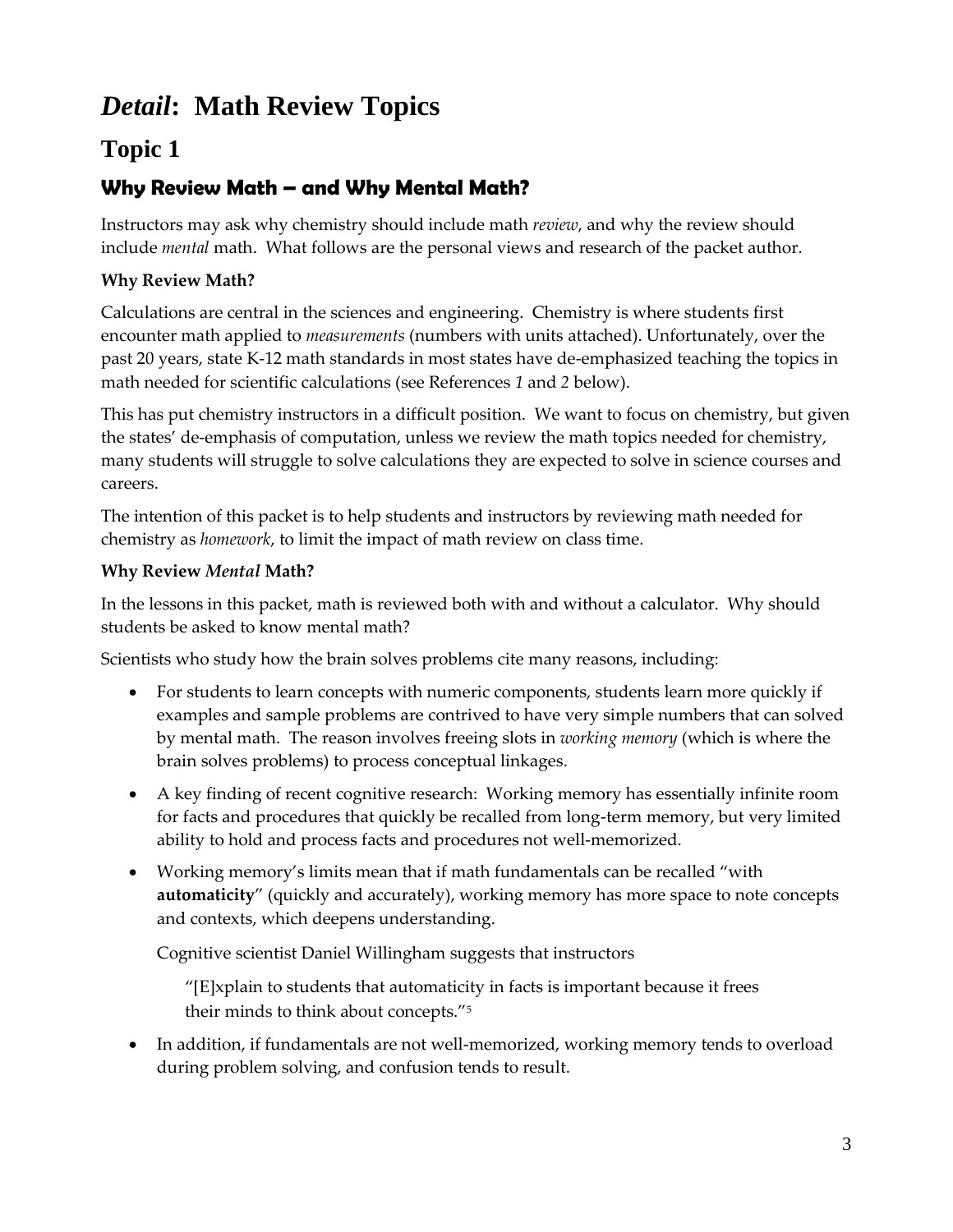There are also practical reasons to ask students to practice mental math:

- If students can solve a complex fraction simplification or exponential notation calculation that has simple numbers with*out* a calculator, they are better able to remember the sequence of calculator buttons to press when the numbers and/or operations are complex, and
- If students cannot estimate to check an answer calculated by technology, they are less likely to pass testing required for many scientific careers. As one example, the Medical College Admissions Test (MCAT), which 60,000 undergraduates take each year, has several sections of calculations with simple numbers - and the test is "no calculator."

In general in health care and engineering, to be able to estimate to check a calculator answer is a frequently evaluated skill.

• Chemistry is a quantitative science. Math is an essential foundation for chemistry. If students cannot estimate an answer to a chemistry calculation, do they know chemistry?

For mental math to help students, after years of calculator overuse, many in the current generation need to "refresh their memory" of math fact fundamentals.

Studies have shown that brief review of pre-requisite math and mental math as a part of chemistry measurably improves student achievement (see Reference *3* and *4*).

#### **More on the Science of Learning**

Knowing the unexpected ways that science has found the brain works, we can design better lessons. For more on the science of learning, see *Topic 8 – How the Student Brain Learns Chemistry* - in this packet.

#### **References:**

- 1. See *Addressing Math Deficits With Cognitive Science* (2017) at <https://confchem.ccce.divched.org/content/2017fallconfchemp8> with a summary at*: J. Chem. Educ.*, **2018**, *95* (8), pp 1440–1442
- 2. See "Cognitive Science and the Common Core Math Standards" at <http://nonpartisaneducation.org/Review/Articles/v13n3.pdf>
- 3. Craig, P. R. Building Student Confidence with Chemistry Computation. *J. Chem. Educ.* 2018, *95* (8), 1434-1435; and at<https://confchem.ccce.divched.org/content/2017fallconfchemp5>
- 4. Penn, L. S. Estimation—An Empowering Skill for Students in Chemistry and Chemical Engineering. *J. Chem. Educ.* 2018, *95* (8), 1426-1427; and at <https://confchem.ccce.divched.org/2017fallconfchemp1>
- 5. Willingham, D. T. Is It True That Some People Just Can't Do Math? *Am. Educ.* **2009**, *33* (4), 14- 19. At <http://www.aft.org/pdfs/americaneducator/winter2009/willingham.pdf>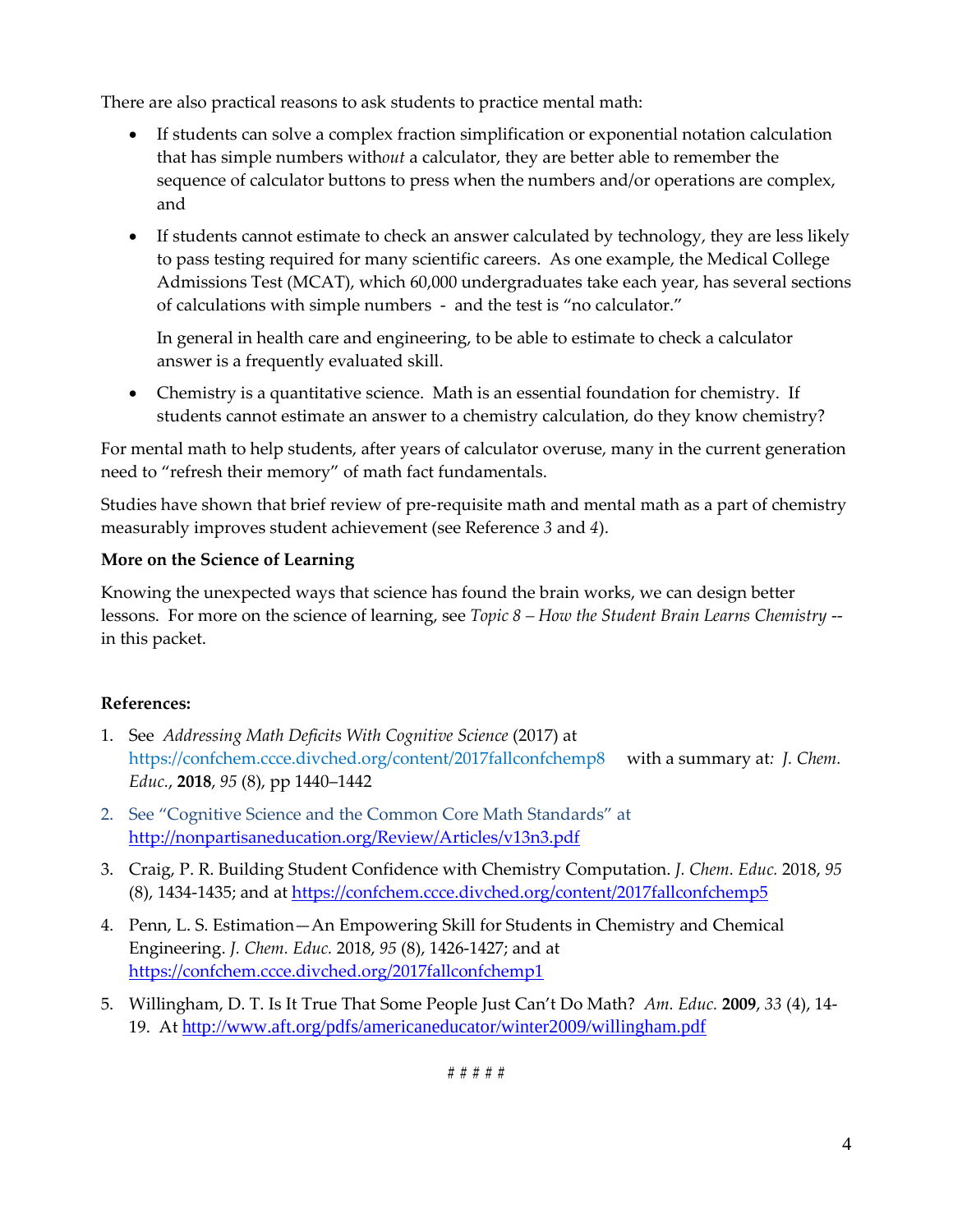## **Topic 2**

## **Math Assessment**

#### **To the Instructor**

Topic 2 is a 15-minute quiz on math needed for chemistry. Given at the start of the course, the quiz will identify, for sections and/or individual students, areas of math in which your particular group of students would benefit from review.

This quiz has been found to identify who will do well in college first-year chemistry (see discussion below). It will identify topics where your students have gaps in preparation that, if you fill them in with some math review, in class or by homework, will result in their doing better in college chemistry. They need to do well in college chem to succeed in STEM majors.

The quiz is posted at [https://www.ChemReview.Net/MathAssessment.PDF](https://www.chemreview.net/MathAssessment.PDF) . A version in MSWord you can edit is at [https://www.ChemReview.Net/MathAssessment.docx](https://www.chemreview.net/MathAssessment.docx) .

#### **Calculator or no Calculator?**

The quiz is labeled "no calculator." You can instead allow a calculator.

BUT -- what you want to know is what this quiz measures: Can they do problems with simple arithmetic without the calculator? They need to know the math operations with simple numbers because

- If they can't use rules of math to solve simple-number problems, when they need to know different types of calculator operations with a mix of numbers and exponents, they will have real difficulty remembering the order in which to press the buttons,
- When the calculations get complex, they are more likely to get the answer number right if they do the numbers on the calculator but exponential terms separately, by mental math,
- In the upper level classes you are preparing them for, they will be tested on whether they can estimate an answer without a calculator, as a check on their calculator use, and
- On future exams like the MCAT (Medical College Admissions Test) which many in chem hope to take and do well on, there are many calculations, and calculators are not allowed.

#### **Results**

Does this short quiz predict what topics they need math review on to do well in chemistry? Yes.

This quiz was given by faculty in sections of college general chemistry at multiple four-year colleges. In peer-reviewed papers, those faculty reported that when given "no calculator," the quiz score for each student was highly correlated to subsequent grades in General Chemistry.

When the quiz was given "calculator allowed," *higher* quiz scores were correlated with *lower* grades in the course.

These findings are consistent with cognitive research on the importance of "automaticity in fundamentals."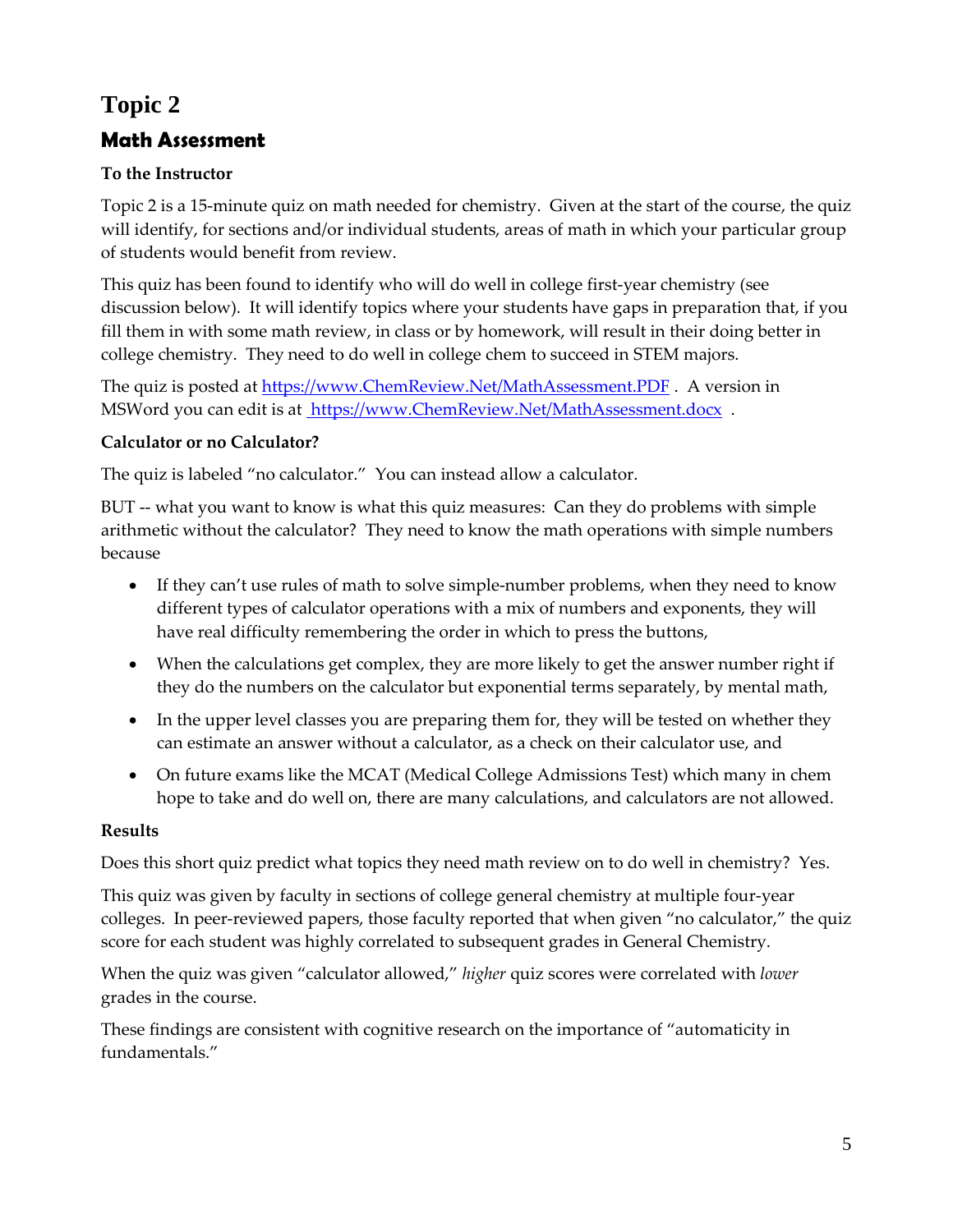To read the papers, see

- 1. "MUST-Know Pilot—Math Preparation Study from Texas"at [https://confchem.ccce.divched.org/sites/confchem.ccce.divched.org/files/2017FallConfChemP2\\_0.pdf](https://confchem.ccce.divched.org/sites/confchem.ccce.divched.org/files/2017FallConfChemP2_0.pdf)
- 2. "Impact of basic arithmetic skills on success in first-semester general chemistry" in *Chemistry Education Research and Practice*, **2020**, *21*, 51-61 at <https://pubs.rsc.org/en/content/articlehtml/2020/rp/c9rp00077a>
- 3. "Impact of arithmetic automaticity on students' success in second-semester general chemistry" in *Chemistry Education Research and Practice,* **2020**, *21,* 1028-1041 at <https://pubs.rsc.org/en/content/articlehtml/2020/rp/d0rp00006j>

#### **Follow-Up**

Most of the quiz questions have *two* components: Knowledge of the procedure steps and ability to do simple mental arithmetic. You may want to analyze:

- On question one: What percentage of your students could correctly multiply two digits times two digits without a calculator?
- On questions 2-8, what was the percentage correct for each of these questions? For problems where a number of students had difficulty, did the difficulty appear to be with the rules of the math operation, or the mental arithmetic, or both?

If mental arithmetic (recall of math facts) is a problem, there are two possibilities. One is that students once knew their math facts *well*, but have forgotten them due to calculator use. Science tells us that in this case of *forgetting*, the information is still stored in memory, but the neural "wiring" to reach it needs to be re-grown by practice. Forgotten memories will "refresh" (re-wire) relatively quickly with practice in recall.

The second possibility is that students were never required to "memorize their times tables." In some states prior to 2014, state K-12 math standards required teachers to have students use calculators to do arithmetic starting for *third grade* state testing, rather than memorize facts. Since 2014, Common Core-type standards have restored a partial emphasis on computational fluency, but this means in many states, current students at some point went from one set of standards to another in the middle of their K-8 schooling. Those students may need substantial practice to gain the quick, *automatic* recall of math facts that science says they need during scientific problem solving. (On state math standards, see references 1 and 2 for Topic 1 of this packet)

If the quiz and subsequent exercises indicate that some students need help with mental arithmetic, the activities in this packet provide options for additional practice.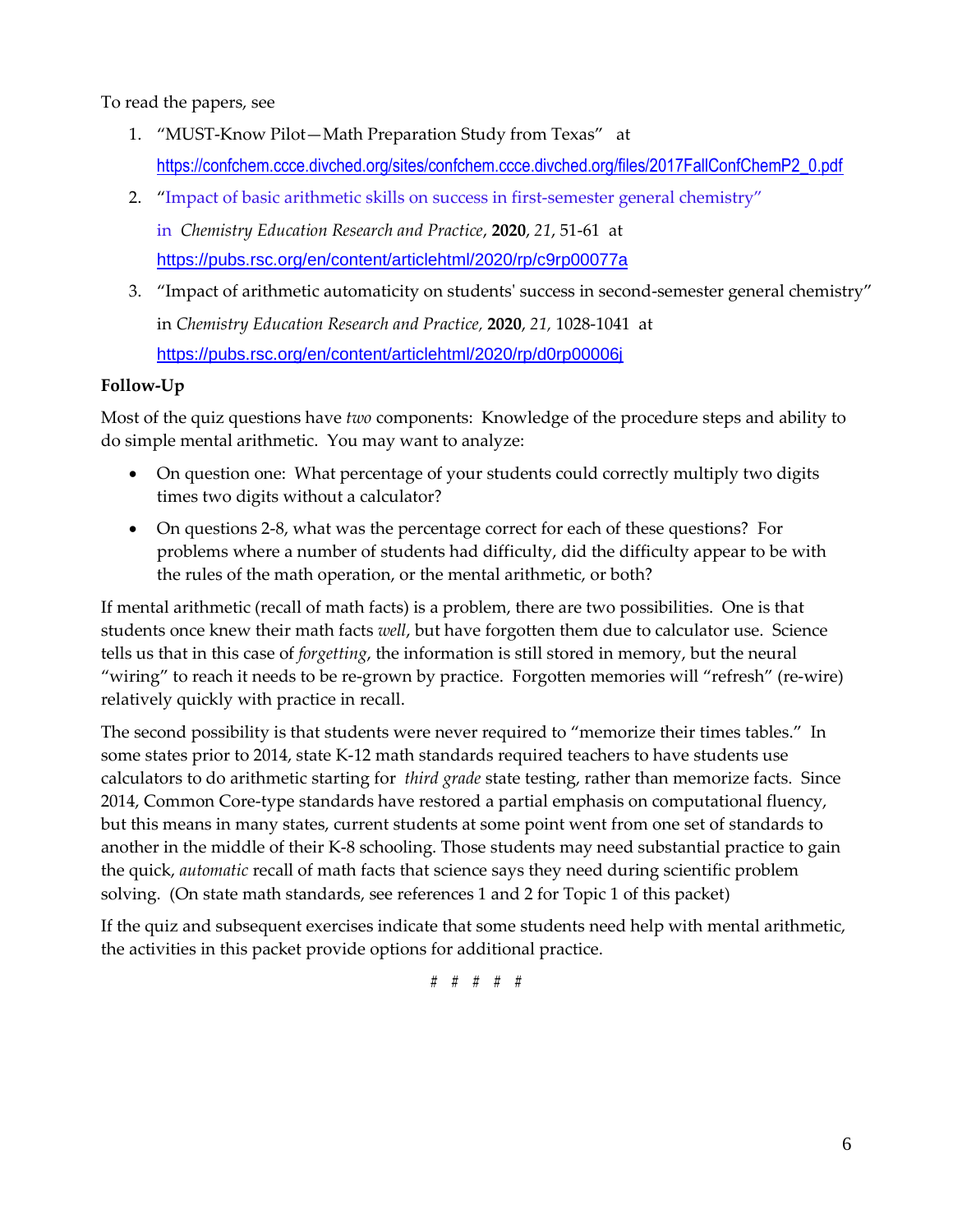## **Topic 3**

### **Math and Metric Review**

Posted online for student use are 50 pages of self-study tutorials (9 lessons in 2 chapters) that help students review (or learn) math and metric fundamentals that are a foundation for chemistry. The tutorials may be viewed and downloaded at:

[https://www.ChemReview.Net/ExpoMetric.PDF](https://www.chemreview.net/ExpoMetric.PDF)

The tutorial lessons, individually or in groups, can be assigned as homework at the start of General or AP Chemistry, or as part of an AP summer packet. In other courses. the homework can be assigned at any point when students are asked to solve calculations involving

- exponential and scientific notation,
- estimation,
- metric calculations,
- mental math, and
- calculations that mix numbers, exponentials, and units.

Suggestions for a format to assign the tutorials are included in the PDF at the link above.

#### **Assignment Length**

In Gen Chem/AP, these topics should be review. Students should be able to complete the two chapters in the assignment in a homework week.

For Prep Chem or HS Honors students, lessons can be assigned to reinforce lecture at a more gradual pace.

#### **Quizzes**

To encourage timely homework completion, quizzes are provided on the tutorial content. For access, click [www.ChemReview.Net/QuizRequest.html](http://www.chemreview.net/QuizRequest.html) 

Quizzes are available for both Chapter 1 only and Chapters 1 and 2 combined.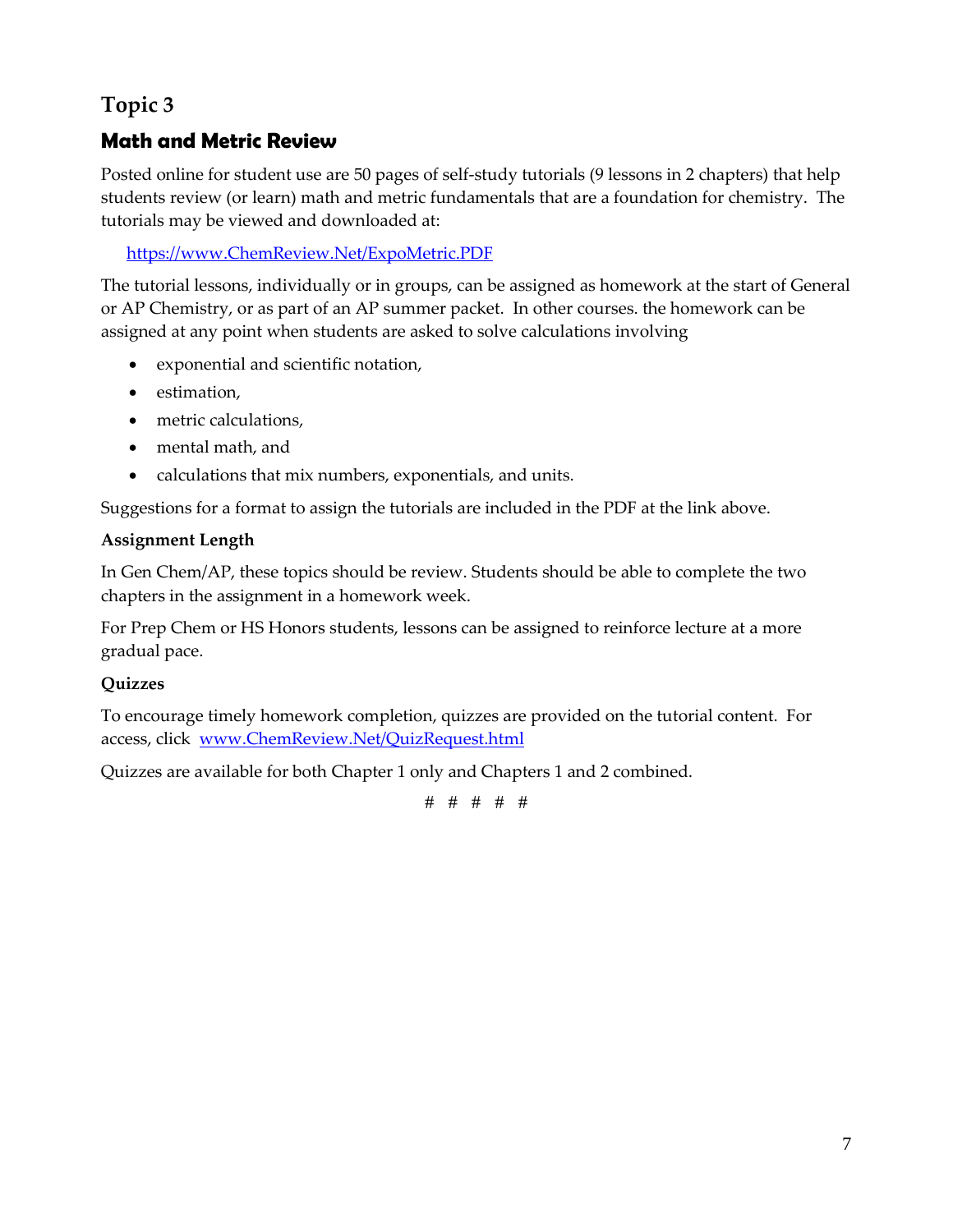## **Topic 4**

## **Additional Mental Math Review**

#### **To the Instructor**

Topic 4 is a sequence of five 1-2-page lessons with rules, strategies and practice on

- The standard algorithms for multi-digit multiplication and division,
- Simplifying fractions,
- Converting fractions to decimal equivalents,
- Simplifying exponential terms in fractions, and
- Estimating answers using mental math.

Depending on the class level, you may want to assign selected lessons.

The practice sheets are printed below with suggestions for the instructor with each. The practice sheets for students (without the notes to instructors, are in an 8-page PDF at [www.ChemReview.Net/MentalMathPractice.pdf](http://www.chemreview.net/MentalMathPractice.pdf)

A 5 minute quiz covering the assignments is included in this packet after the practice sheets.

**In General, GOB, or AP Chemistry**, you may want to assign selected pages or all 8 pages as one homework assignment.

**In college Prep Chem or high school introductory** courses, the lessons can be assigned at a gradual pace as reinforcement when teaching the math of calculations.

The problems can be completed "from the screen" without paper copies, but students would need to copy most questions. IF you are able to copy and hand out the pages you assign, the assignment will be easier for students to complete.

A suggested assignment format would be:

#### **\* \* \* \* \***

#### **Online Homework:**

- Download the 8-page PDF at [www.ChemReview.Net/MentalMathPractice.pdf](http://www.chemreview.net/MentalMathPractice.pdf) and complete the problems on pages  $X$  to  $X$ .
- Be ready for a quiz which will be similar to the questions in the lessons on (date).

#### **Or – If handed out:**

• Complete the pages in this packet. Be ready for a quiz - which will be similar to the questions in the lessons - on (date).

#### **\* \* \* \* \***

Detail for each of the 5 assignments is below.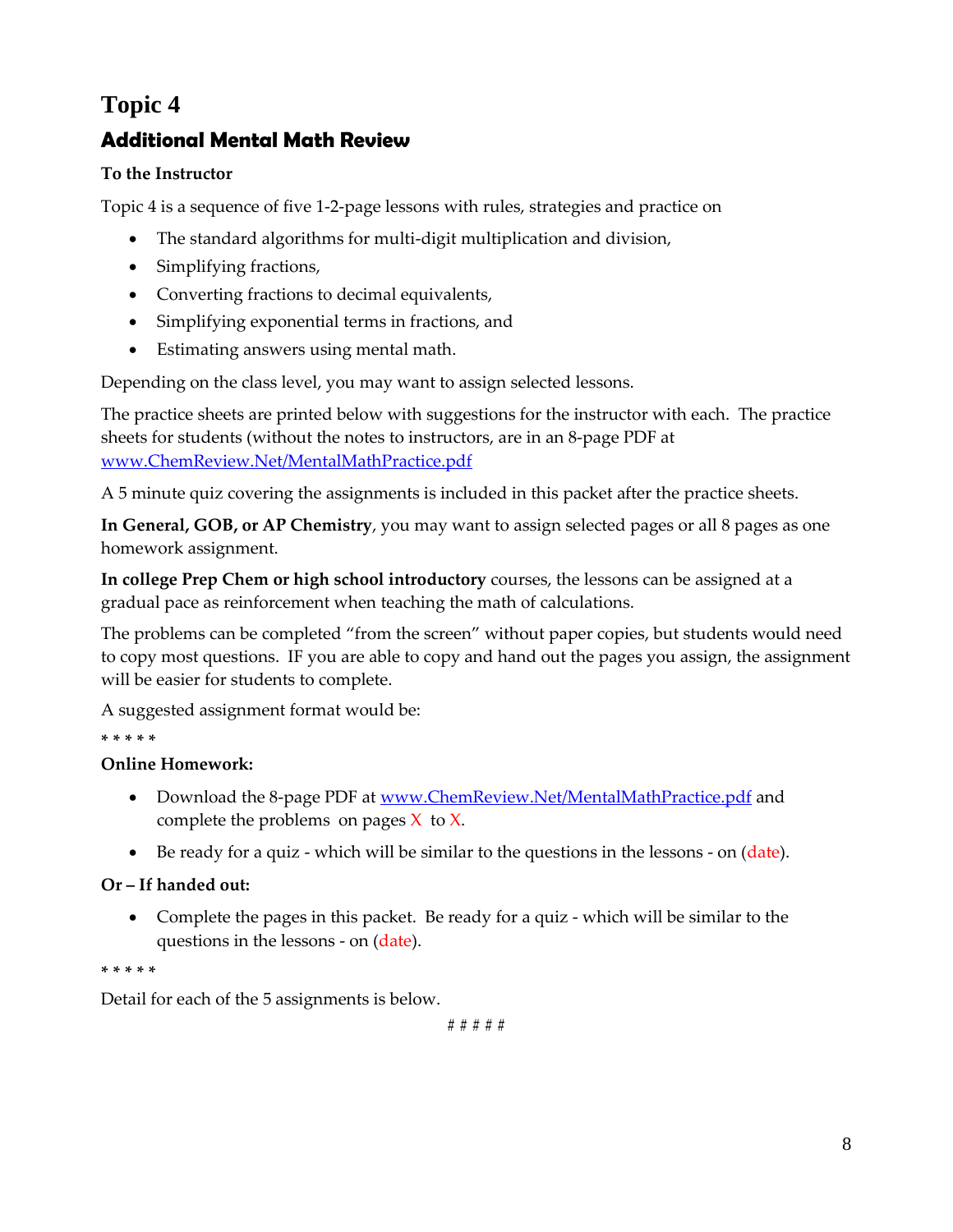## **Practice 4A -**

### **Multi-digit Multiplication and Division**

#### **To the Instructor**

Practice 4A and 4B are similar to the coverage of these topics in Lesson 1.2 of the homework tutorials.

**In Gen/GOB/AP chem**, it may be Practice 4A and 4B can be skipped. What is in Lesson 1.2 will likely suffice.

**In HS Honors/Prep Chem,** students may benefit from both lecture coverage and homework reinforcement. You may want to use 4A and 4B in class to introduce the topics and provide feedback as students work the problems a few at a time. Some problems can be left to complete as homework, or as a warmup review at the start of the next class.

**Practice 4A** below reviews the standard algorithms for multiplication and for simple long division. This practice is recommended *if* mental arithmetic gaps were identified in the fluency quiz.

Using the multiplication "standard algorithm" requires *practicing recall* of multiplication and addition. The division algorithm requires practicing multiplication, division and subtraction fact recall.

The benefits of requiring students to occasionally perform these types of calculations include

- They are a way to practice the *overlearning* of math fundamentals science says is essential for student understanding of quantitative concepts;
- Problems like these can be put on the board at the start of a class throughout the term for productive student "refreshing of memory" while you tend to administrative necessities.

The explanation of the two algorithms is the same as that in Lesson 1.2 in the homework tutorials, but the problems have different numbers. This sheet will supply additional practice.

The Common Core and current math standards in most states require teaching both of these standard algorithms, but until 2014 in many states, students were not asked to learn long division. Even now, this may impact your students.

To start, you may want to assign one problem each of multiplication and division, then glance at a few papers to get an idea of what background your students have in these procedures.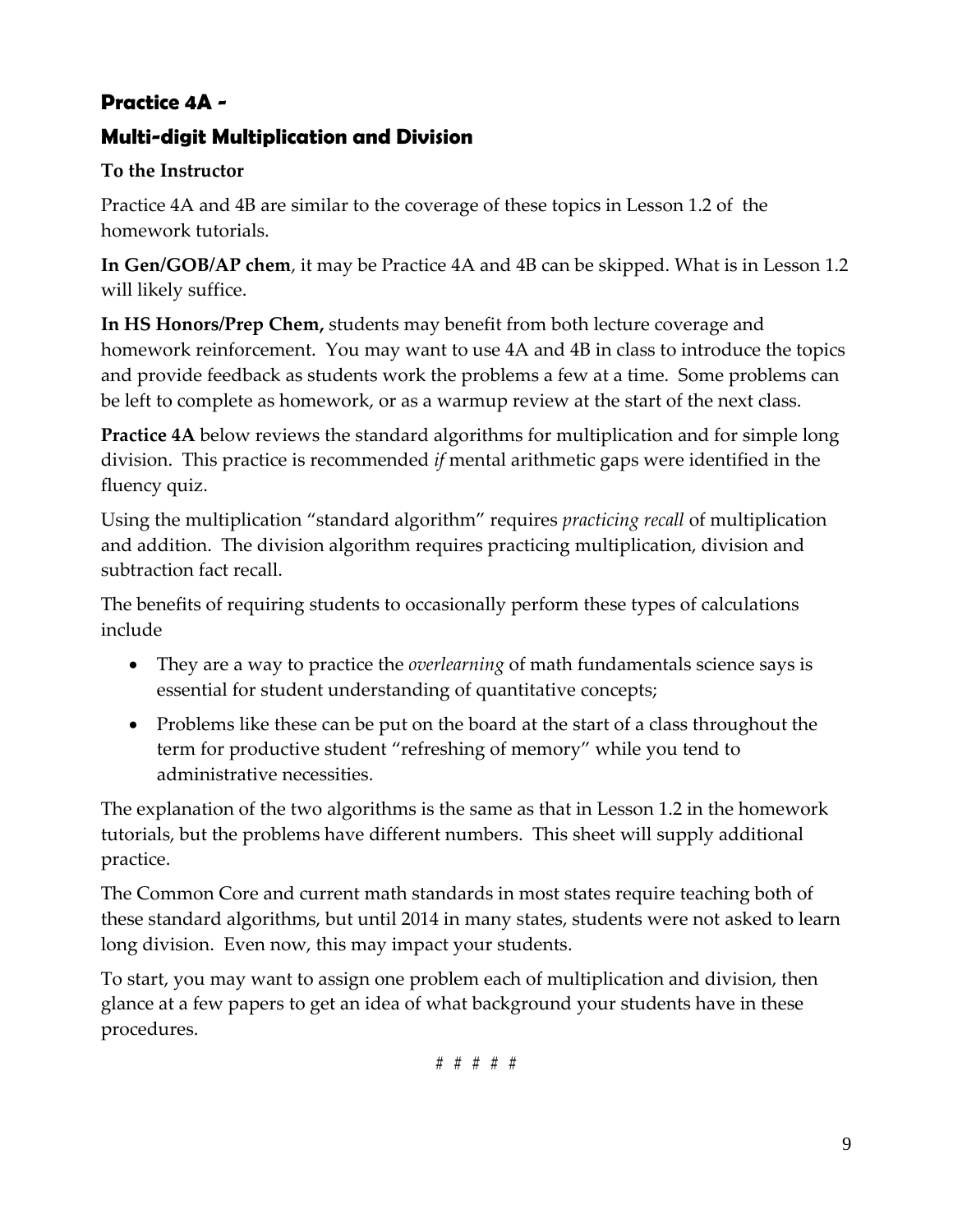### **Practice 4A: Multi-digit Multiplication and Division**

To understand the numeric relationships in science, you need to be able to do arithmetic quickly "in your head." One way to keep mental math skills sharp is to occasionally solve simple multi-digit multiplication and division without a calculator. To do this without overwhelming "working memory" (where you think), you need to apply a "standard algorithm."

**1.** The multiplication algorithm usually taught in the US includes these steps. For  $76 \times 42 = ?$ 

| Step 1: | $^{17}$ 6                             | Steps 2 and 3: | $^{2}76$    |    |                                                     |  |  |
|---------|---------------------------------------|----------------|-------------|----|-----------------------------------------------------|--|--|
|         | $\times$ 42                           |                | $\times$ 42 |    |                                                     |  |  |
|         | 152                                   |                |             |    |                                                     |  |  |
|         |                                       |                | 304         |    | $\leftarrow$ (putting a 0 after the 4 is an option) |  |  |
|         |                                       |                | 3192        |    |                                                     |  |  |
|         | Without a calculator, multiply these: |                |             |    |                                                     |  |  |
| a.      |                                       |                |             | c. | 3 Q                                                 |  |  |

 $\times$  16  $\times$  73  $\times$  62  $\times$  48

**2.** The "long division" algorithm usually taught in US education includes these steps:

For  $2048 \div 8 =$   $2 \qquad 256 = 256$ 8 ) 2 0 4 8 8 9 2 0 4 8 1 6 1 6  $44$   $44$ <u>40</u>  $\frac{40}{48}$ <u>48</u>

Without a calculator, try these "evenly divisible" cases (the answer will be a multi-digit whole number -- no decimals or remainders).

a. 
$$
6\overline{\smash{)}516}
$$
 b.  $9\overline{\smash{)}2187}$  c.  $8\overline{\smash{)}5560}$ 

Answers: 1a. 1520 1b. 6132 1c. 2418 1d. 2736 2a. 86 2b. 243 2c. 695 (Permission by *ChemReview.Ne*t granted for use. See *www.ChemReview.Net/blog* )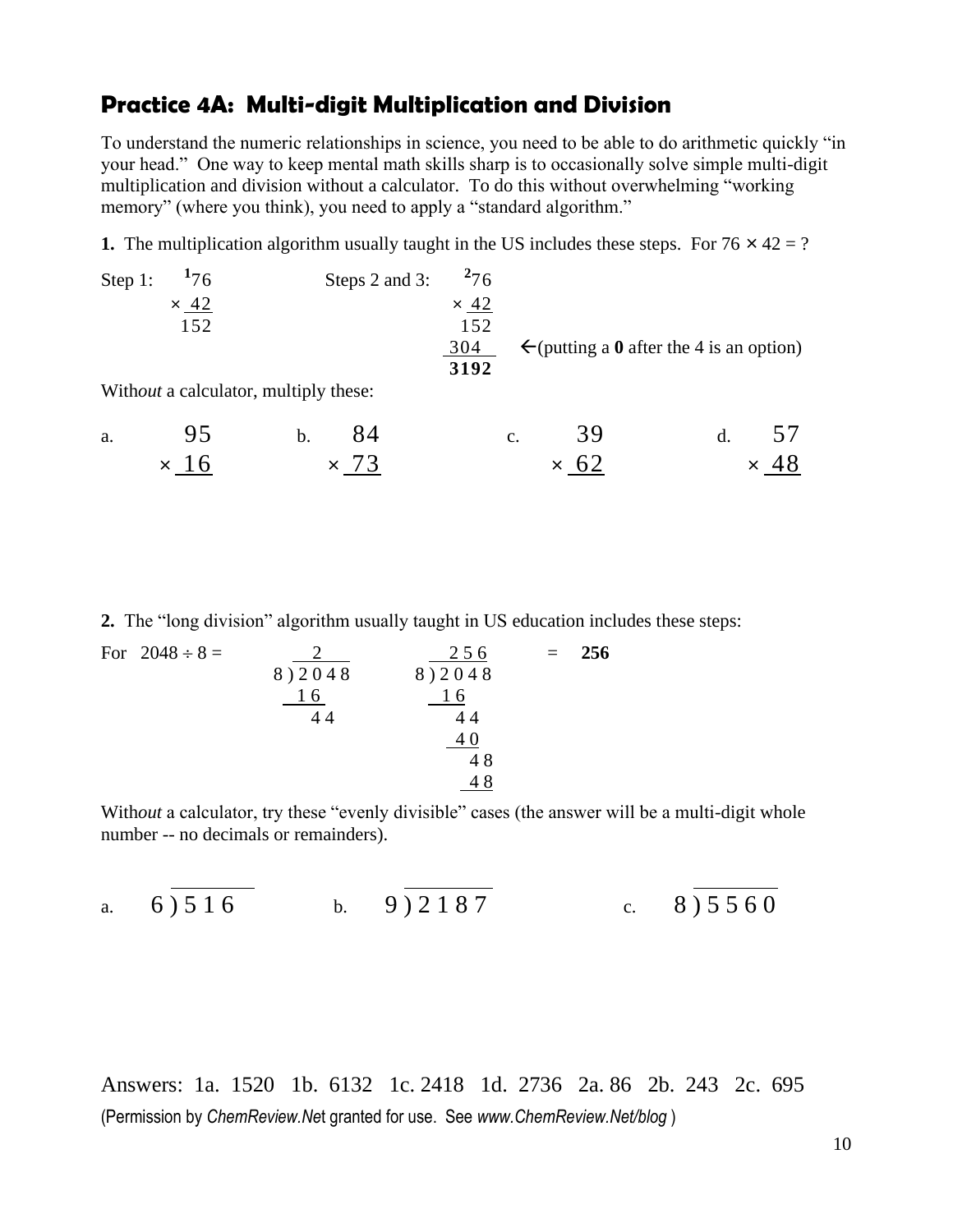## **Practice 4B Additional Mental Arithmetic Practice**

#### **To the Instructor**

Practice 4B covers numeric simplification operations that are useful both during simple calculations and when estimating to check a calculator answer.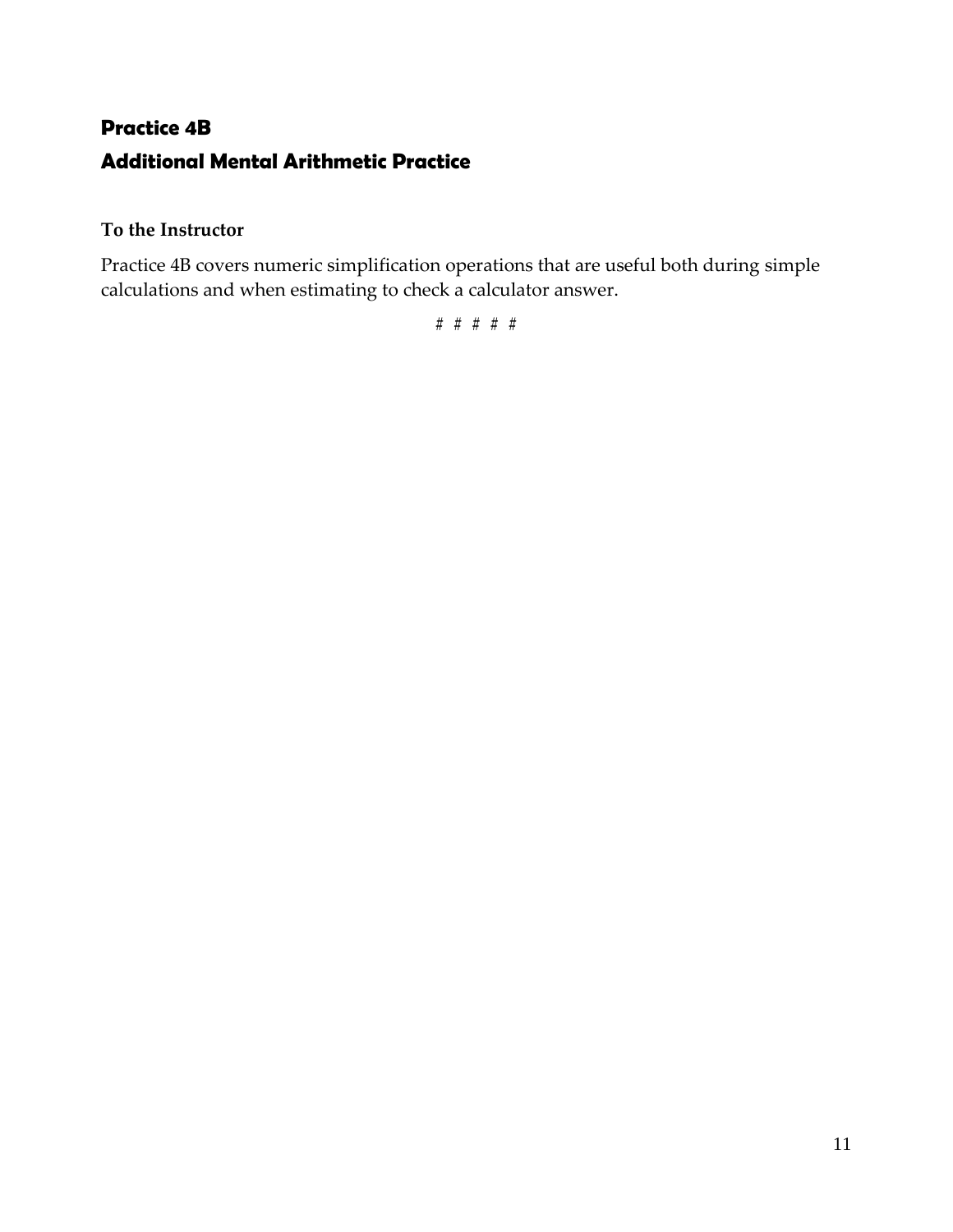### **Practice 4B: Using Mental Arithmetic to Simplify Fractions**

WithOUT a calculator, use your mental arithmetic skills to reduce these fractions to a one or two digit whole number. Show your work on this paper. Check your answers at the bottom.

Each problem may have multiple ways to cancel and solve. Any way to a correct answer works.

1. Example: 
$$
\frac{8 \times 15 \times 3}{72} = \frac{8 \times 15 \times 3}{72} = \frac{8 \times 15 \times 3}{72} = \frac{8 \times 15 \times 3}{72} = \frac{15}{3} = 5
$$

(When doing multiple cancellations, you may want to re-write at some point, as in the "next to last" step above, to keep your progress clear.)

Hint: It usually helps to try to reduce the larger numbers on both the top and bottom first.

2. 
$$
\frac{49 \times 2 \times 8}{4 \times 7} =
$$
  
\n3.  $\frac{42 \times 20 \times 5}{2 \times 6 \times 7} =$   
\n4.  $\frac{63 \times 4 \times 42}{6 \times 7 \times 9} =$   
\n5.  $\frac{48 \times 6 \times 11}{4 \times 18} =$   
\n6.  $\frac{35 \times 2 \times 8}{40 \times 14} =$   
\n7.  $\frac{72 \times 4 \times 6}{8 \times 9} =$   
\n8.  $\frac{8 \times 12 \times 14}{2 \times 96} =$   
\n9.  $\frac{10 \times 18 \times 56}{8 \times 2 \times 30} =$   
\n10.  $\frac{8 \times 27 \times 56}{7 \times 9 \times 32} =$   
\n11.  $\frac{28 \times 60}{12 \times 7 \times 2} =$   
\n12. Double these: 42 17 36 45 16 24 32 48  
\n13. Cut these values in half: 44 98 86 38 46 78 56  
\n**Answers:** 2. 28 3. 50 4. 28 5. 44 6. 1 7. 24 8. 7 9. 21 10. 6  
\n11. 10 12. 84 34 72 90 32 48 64 96 13. 22 49 43 19 23 39 28

12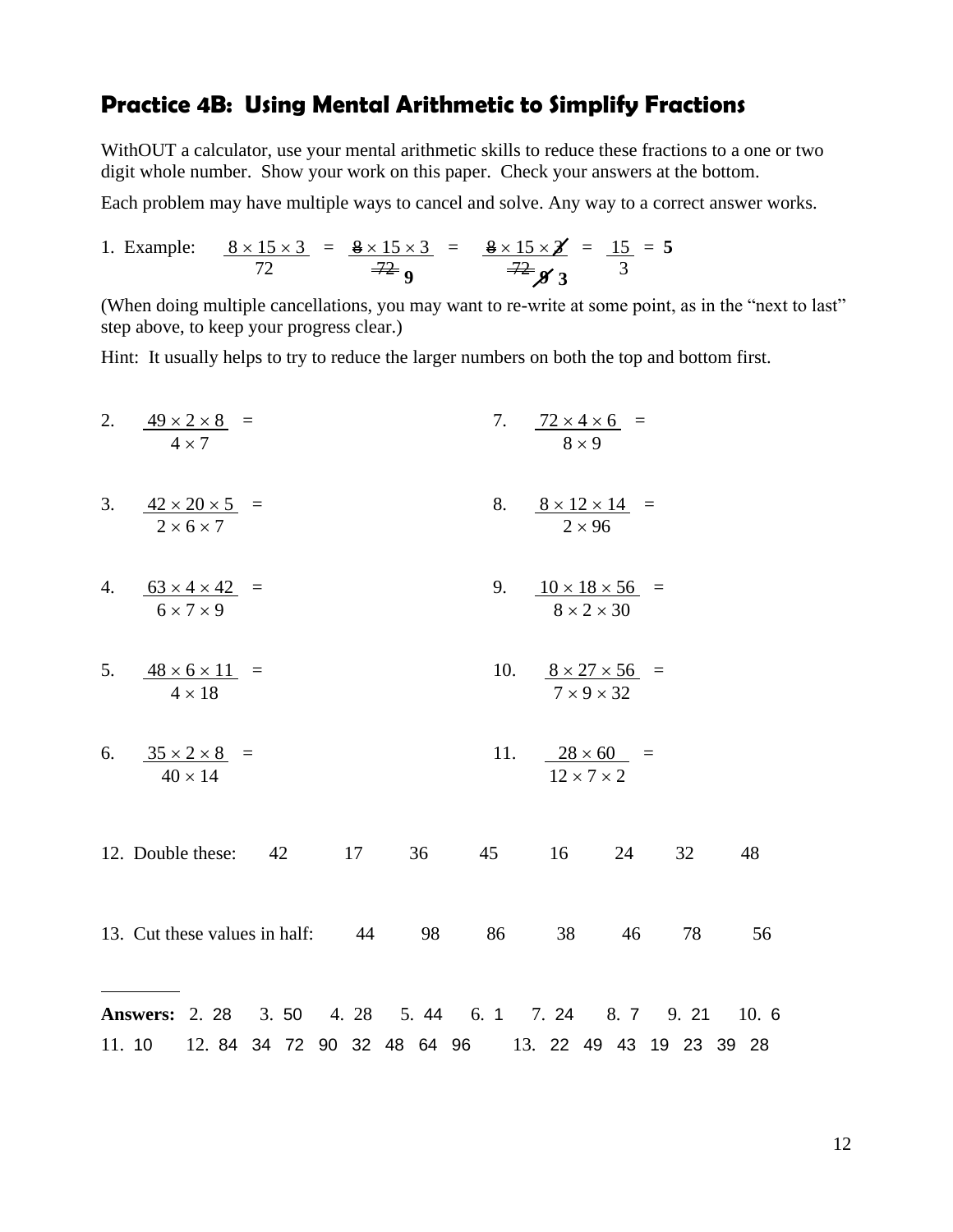### **Practice 4C: - Converting Fractions to Decimal Equivalents**

#### **To the Instructor**

The 2-pages of Practice 4C are printed below. It is suggested that you take a look at those two pages now, then return here.

In Topic 3, tutorial Lesson 1.2, students are asked to commit to memory the decimal equivalents of eight commonly encountered fractions. Practice 4C, 4D, and 4E ask students to apply those values to calculate additional decimal equivalents and solve calculations.

Practice 4C-E work best if students have previously been given a quiz that required memorization of the fundamental decimal equivalents. Students should have these answers *very* well memorized, using flashcards if necessary (see tutorial Lesson 2.3).

You may want to post 4C Question 1 in some format at the start of class for several days in the first weeks of the semester, to drive these into memory.

If the memorization of the decimal equivalents has not yet been assigned, it is suggested that in class, you ask students to complete worksheet question one, go over the answers and various ways to calculate them, and then assign the remaining problems either in class or as homework.

#### **If Practice 4C is used in-class instead of as homework**

**In HS Honors/Prep Chem**, Practice 4C could be scheduled for 20-30 minutes at the start of a class period. The content could be projected, but it will limit "recopying the question" if the 2 pages are handed out.

Most problems can be solved in multiple ways. In intro classes, this worksheet can be used for the student to try the problem first, then for the instructor to answer questions, provide feedback, and demonstrate multiple ways to solve, especially on the tougher questions.

A possible procedure would be to ask students to answer Questions 1 to 5, allow 5 minutes, and then ask someone how they did 4c. Then ask for someone else to offer a different way (addition 3 times, or multiplication, or adding 0.125 to 0.250 could be shown on the board).

You might then ask they finish Questions 6 and 7, and pick one part of each question to ask for multiple ways to solve that can be written up on the board.

To "distribute" this practice, you may want to have students complete page one on the first day and page 2 the second.

On Question 9, you might ask students to do two parts at a time, ask for how they solved, stop when it seems most are getting it, and ask that they finish the remaining parts for homework.

Some students may have difficulty with the "place value" concepts in  $0.040 + 0.040$  and  $5 \times 0.040$ . This is math that in some state standards has been "de-emphasized." The fundamental arithmetic may need to be demonstrated a few times -- step by step.

#### **Follow-Up**

Practice 4D and 4E build on Practice 4C. A quiz on 4C to 4E is in Topic 4F.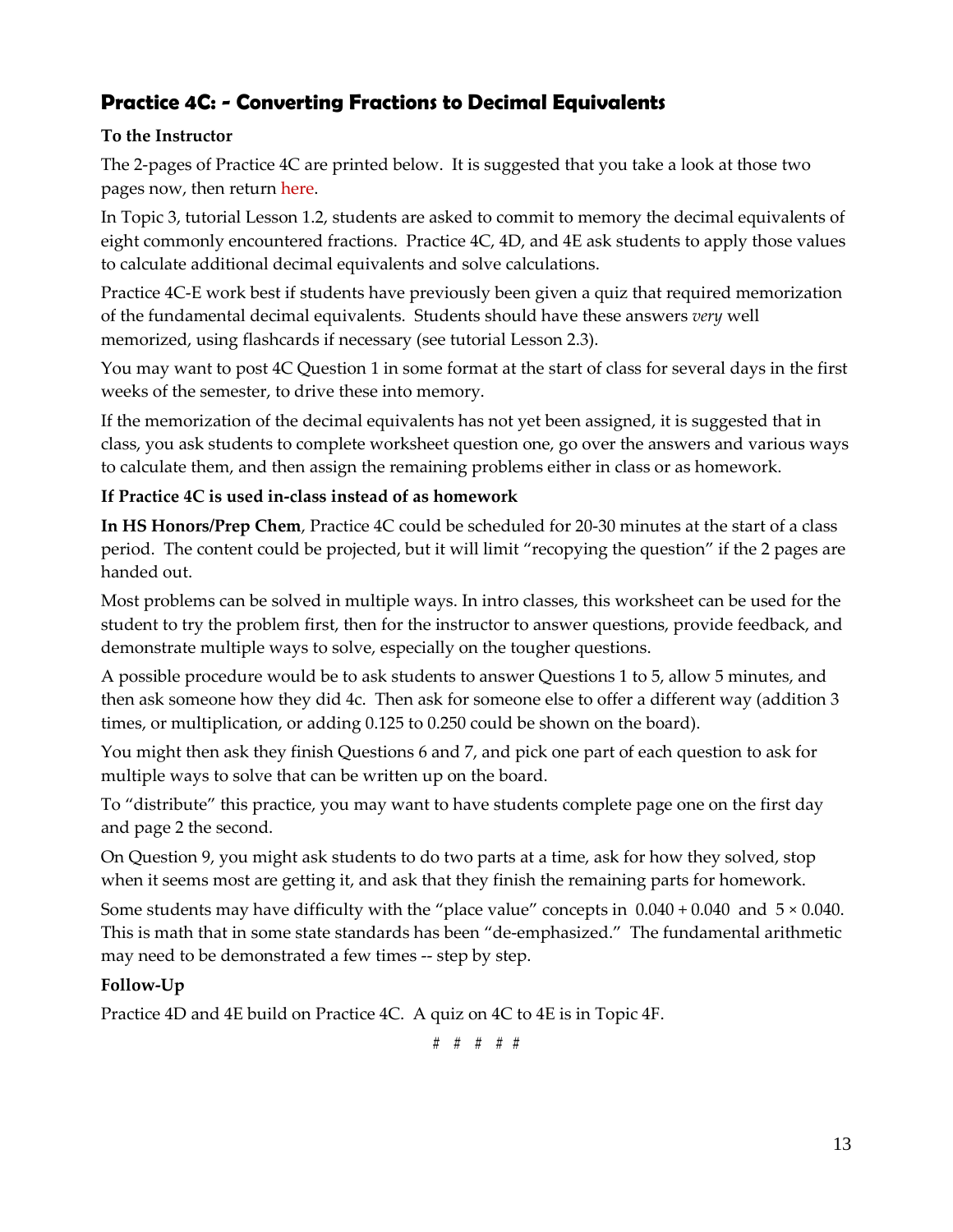#### **Practice 4C: Converting Fractions to Decimal Equivalents**

On this exercise, do NOT use a calculator.

1. Every numeric fraction  $Y/X$  (if  $X \neq 0$ ) has a numeric decimal equivalent. In Lesson 1.2, for the eight fractions encountered most often in scientific calculations, you were asked to commit the decimal equivalents to memory.

From memory, write the decimal equivalents for those fractions.

a. 
$$
\frac{1}{2} = 0.50
$$
 b.  $\frac{1}{3} =$  c.  $\frac{1}{4} =$  d.  $\frac{1}{5} =$  e.  $\frac{2}{3} =$  f.  $\frac{3}{4} =$  g.  $\frac{1}{8} =$  h.  $\frac{3}{2} =$ 

2. If you know the decimal equivalent for a fraction **1**/X , you can calculate the value of any decimal equivalent **Y**/X by *adding* the 1/X decimal equivalent Y times.

Because 
$$
\frac{2}{5} = \frac{1}{5} + \frac{1}{5} = 0.2 + 0.2 = 0.4
$$
, then (finish)  $\frac{3}{5} =$ 

3. Or, knowing  $1/X$ , you can find a decimal equivalent for  $Y/X$  using  $Y/X = Y(1/X)$ .

Finish the calculation below by multiplication to find the decimal equivalent.

$$
\frac{4}{5} = 4 \times \frac{1}{5} = 4 \times =
$$

4. Some decimal equivalents can be solved by reducing the fraction to obtain a Y/X that can be recalled from memory or is easier to solve.

Fill in any blanks in these fractions, then write the decimal equivalent in the form 0.XXX

a. 
$$
\frac{1}{8} = 0
$$
.  
b.  $\frac{2}{8} = 1 =$   
c.  $\frac{3}{8} = 0$ .  
d.  $\frac{4}{8} = 1 =$ 

- 5. What is the trend in the Question 4 answers?
- 6. Using any of the strategies above, convert these fraction to a decimal equivalent value in the format 0.XXX

a. 
$$
\frac{5}{8} = 6
$$
  
c.  $\frac{7}{8} = 6$   
 b.  $\frac{6}{8} = 6$   
 c.  $\frac{7}{8} = 6$ 

- 7. Given that  $1/25 = 0.040$ , convert these to a decimal equivalent in the format 0.XXX
	- a.  $\frac{2}{25}$  = b.  $\frac{3}{25}$  = c.  $\frac{5}{25}$  = b.  $\frac{3}{25}$  = d.  $\frac{9}{2}$  = e.  $\frac{12}{2}$  = 25 25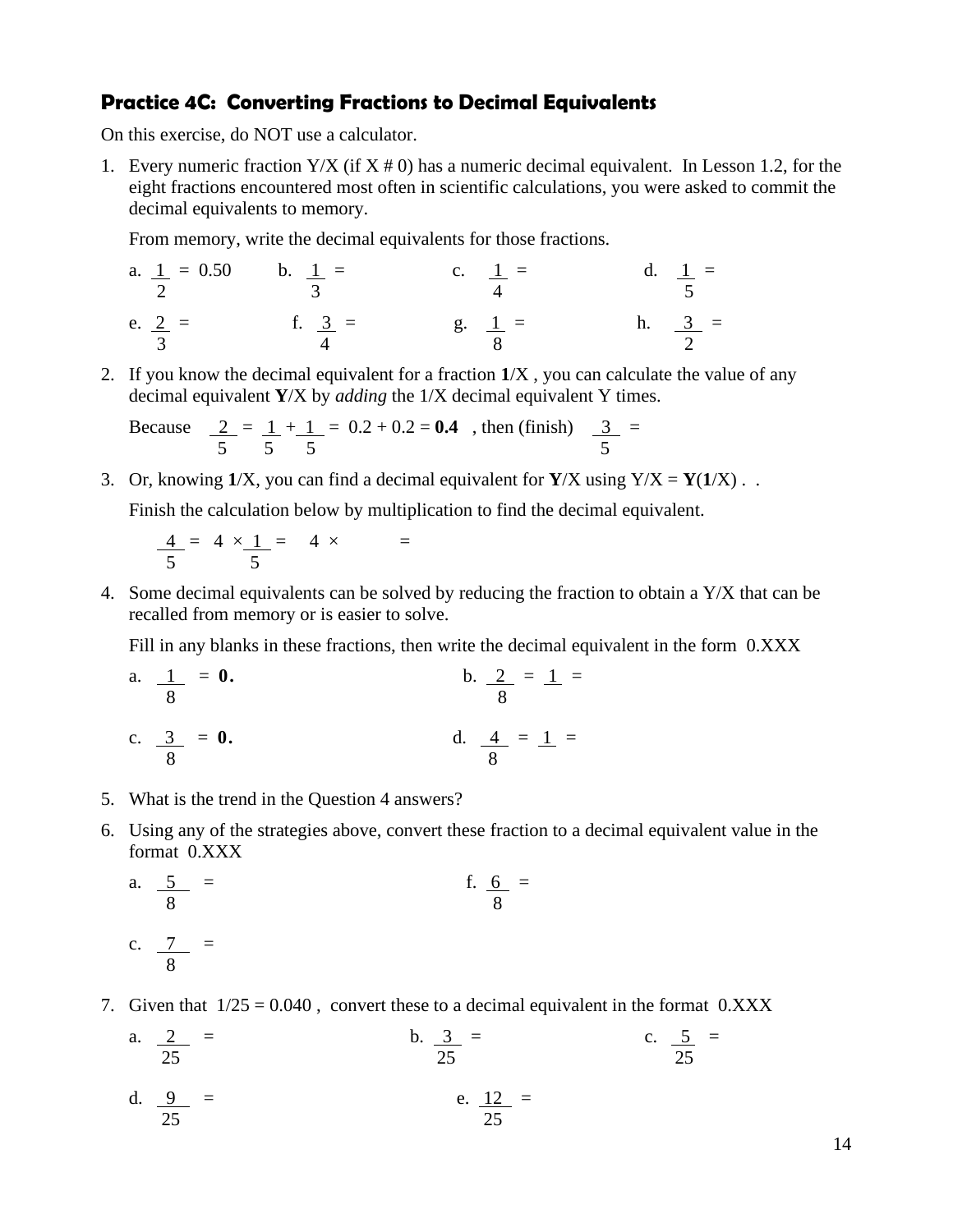8. When a non-memorized fraction has an odd number in the numerator, but you know the value for 1/X, it often helps to split the numerator into two added parts where the second is 1/X. The formula is:

 $\frac{Y_{odd}}{Y} = \frac{Y - 1}{Y - 1} + \frac{1}{Y_{odd}} - 1$  is even, giving a fraction that can often be reduced X X X to a fraction with a familiar decimal equivalent.

Follow the steps of this worked example:

$$
\frac{7}{8} = \frac{6}{8} + \frac{1}{8} = \frac{3}{4} + \frac{1}{8} = 0.75 + 0.125 = 0.875
$$

On separate paper, convert these to 0.XXXX:

- a. If  $1/12 = 0.0833$ , then  $7/12 = ?$  b. If  $1/16 = 0.0625$ , then  $5/16 = ?$
- c. If  $1/16 = 0.0625$ , then  $13/16 = ?$
- 9. If a denominator ends in a single zero before the decimal, the decimal equivalent will be the same as the equivalent for the denominator without the zero, but the equivalent will have its decimal moved one to the left.

But let's explain that with a formula and some examples.

If 
$$
\frac{Y}{X} = 0
$$
.ABC then  $\frac{Y}{X0} = 0.0$ ABC Examples:  
Since  $\frac{1}{5} = 0.200$ , then  $\frac{1}{50} = 0.020$  Since  $\frac{3}{4} = 0.75$ , then  $\frac{3}{40} = 0.075$ 

Follow the logic of the math:

**\_\_\_\_\_\_\_\_\_\_\_\_\_\_\_\_\_**

$$
\frac{3}{50} = \frac{3}{5} \times \frac{1}{10} = 3 \times \frac{1}{5} \times \frac{1}{10} = 3 \times 0.200 \times 0.10 = 0.600 \times 10^{-1} = 0.060
$$

On a separate paper, convert these to a decimal equivalent in the format 0.XXX**X**

a. 
$$
\frac{1}{40}
$$
 b.  $\frac{1}{80}$  c. 1/20 d. 13/20 e. 5/80

10. On separate paper, using any strategy you choose, convert these to the form 0.XXX

a. 
$$
\frac{1}{20}
$$
 b.  $\frac{3}{12}$  c.  $\frac{7}{20}$  d.  $\frac{9}{72}$  e.  $\frac{8}{40}$  f.  $\frac{2}{30}$  g.  $\frac{3}{50}$  h.  $\frac{8}{120}$ 

**Answers:** 1b. 0.333 1c. 0.25 1d. 0.20 1e. 0.667 1f. 0.75 1g. 0.125 1h. 1.5 2. 0.6 3.  $4 \times 0.20 = 0.80$  4a.  $0.125$  4b.  $\frac{1}{4} = 0.250$  4c.  $0.375$  4d.  $\frac{1}{2} = 0.500$  5. Each answer increases by 0.125 6a. 0.625 6b. 0.750 6c. 0.875 7a. 0.080 7b. 0.120 7c. 0.200 7d. 0.360 7e. 0.480 8a. 0.5833 8b. 0.3125 8c. 0.8125 9a. 0.0250 9b. 0.0125 9c. 0.0500 9d. 0.6500 9e. 0.0625 10a. 0.050 10b. 0.250 10c. 0.350 10d. 0.125 10e. 0.200 10f. 0.067 10g. 0.060 10h. 0.067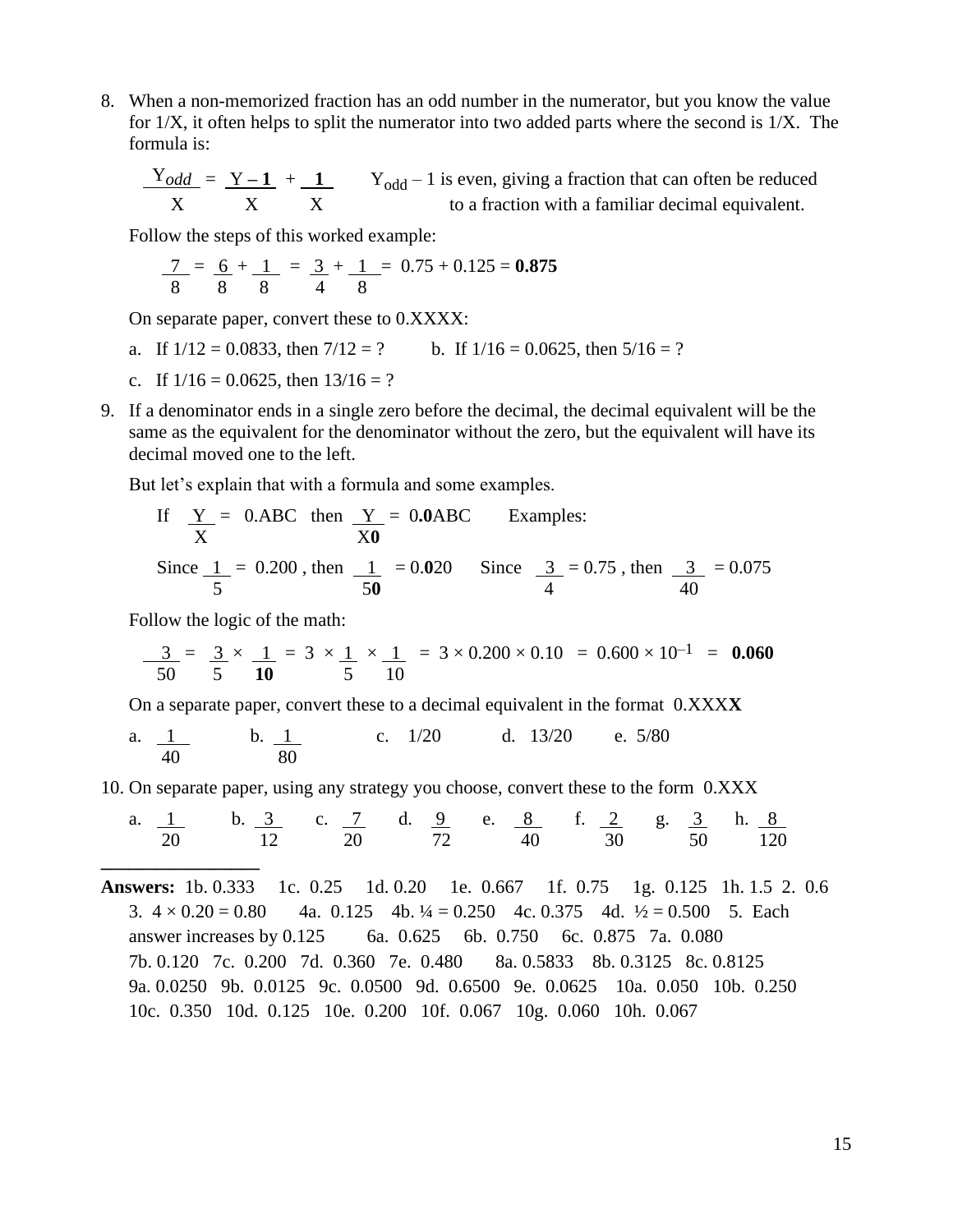### **Practice 4D: Exponentials and Fractions**

#### **To the Instructor**

The practice pages are printed below. Take a look at the pages now, then return here.

Practice 4D is 2-pages combining the decimal equivalent work in Topic 3 with the exponential notation review in tutorial Chapter 1. It is intended to be started in class at any time after both Topic 3 and Chapter 1 have been completed.

These pages can be assigned as homework or completed in class.

#### **If Used In-Class**

You might start by asking students to complete Parts a and b on Questions 1 and 2, demo how you would do one part of each question, and then handle Questions 3 and 4 the same way, leaving un-done parts for homework or for class tomorrow.

How many parts each student will need to complete to become confident will depend on many factors, including the grade in which they were allowed to first use calculators for arithmetic (which will vary by state and district). Student skills in mental math *should* improve a bit with each passing year, since most states since 2014 have forbidden calculator use until 7th grade.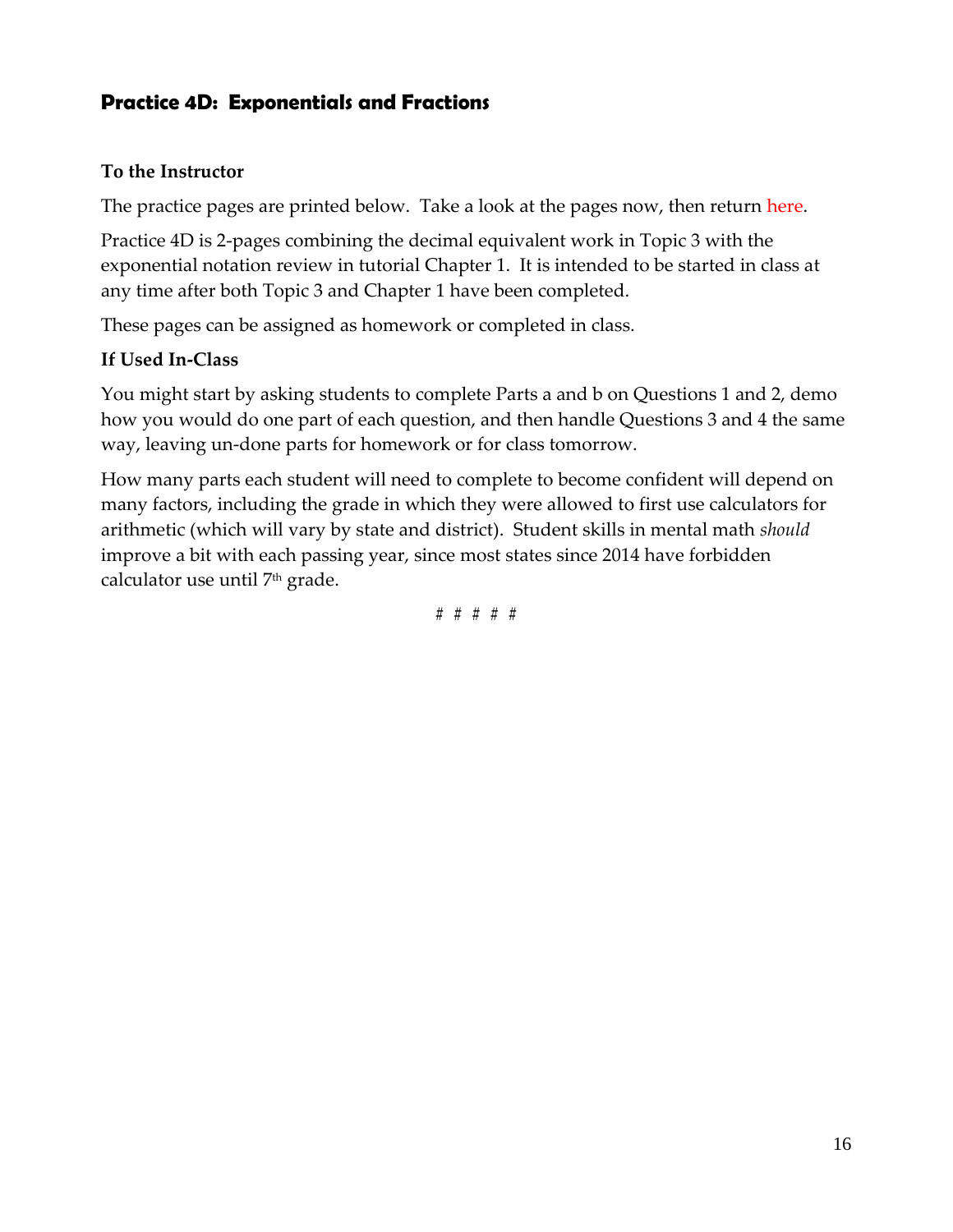#### **Practice 4D: Fractions and Exponentials**

On this sheet, do NOT use a calculator.

1. Convert each term to a whole number power of 10 (such as  $10^{-4}$ ), then simplify. Write your final answer as a whole number power of 10.

a. 
$$
\frac{100 \times 0.10}{0.0001 \times 0.010} = \frac{1}{0.0001 \times 0.010} = \frac{1}{0.000 \times 0.010} = \frac{1}{0.000 \times 0.010} = \frac{1}{0.000 \times 0.010} = \frac{0.10 \times 0.010}{1,000 \times 100,000} = \frac{1}{0.000 \times 100,000} = \frac{0.10 \times 0.010}{0.000 \times 100,000} = \frac{0.10 \times 0.010}{0.000 \times 100,000} = \frac{0.10 \times 0.010}{0.000 \times 100,000} = \frac{0.10 \times 0.010}{0.000 \times 100,000} = \frac{0.10 \times 0.010}{0.000 \times 100,000} = \frac{0.10 \times 0.010}{0.000 \times 100,000} = \frac{0.10 \times 0.010}{0.000 \times 100,000} = \frac{0.10 \times 0.010}{0.000 \times 100,000} = \frac{0.10 \times 0.010}{0.000 \times 100,000} = \frac{0.10 \times 0.010}{0.000 \times 100,000} = \frac{0.10 \times 0.010}{0.000 \times 100,000} = \frac{0.10 \times 0.010}{0.000 \times 100,000} = \frac{0.10 \times 0.010}{0.000 \times 100,000} = \frac{0.10 \times 0.010}{0.000 \times 100,000} = \frac{0.10 \times 0.010}{0.000 \times 100,000} = \frac{0.10 \times 0.010}{0.000 \times 100,000} = \frac{0.10 \times 0.010}{0.000 \times 100,000} = \frac{0.10 \times 0.010}{0.000 \times 100,000
$$

2. Calculate, then convert the final answer to scientific notation with 3 digits in the significand.

a. 
$$
\frac{3 \times 10^{-5}}{4 \times 10^{-2}} =
$$

b. 
$$
\frac{2 \times 10^9}{8 \times 10^{-2}} =
$$

c. 
$$
\frac{1}{80 \times 10^{-2}}
$$
 =

d. 
$$
\frac{3 \times 0.0010}{5 \times 0.010} =
$$

3. Zeros *before* the decimal but *after* all other numbers can "cancel on the top and bottom."

Example: 
$$
\frac{60 \times 4,000}{800} = \frac{60 + 4,000}{800} = \frac{2400}{8} = 300
$$

Below, cancel zeros top and bottom, then simplify using mental arithmetic. Write the answer as a fixed decimal number.

a. 
$$
\frac{600 \times 40}{10 \times 30} =
$$
  
\nb. 
$$
\frac{7500 \times 90}{30 \times 25} =
$$
  
\nc. 
$$
\frac{160 \times 300}{3200 \times 60} =
$$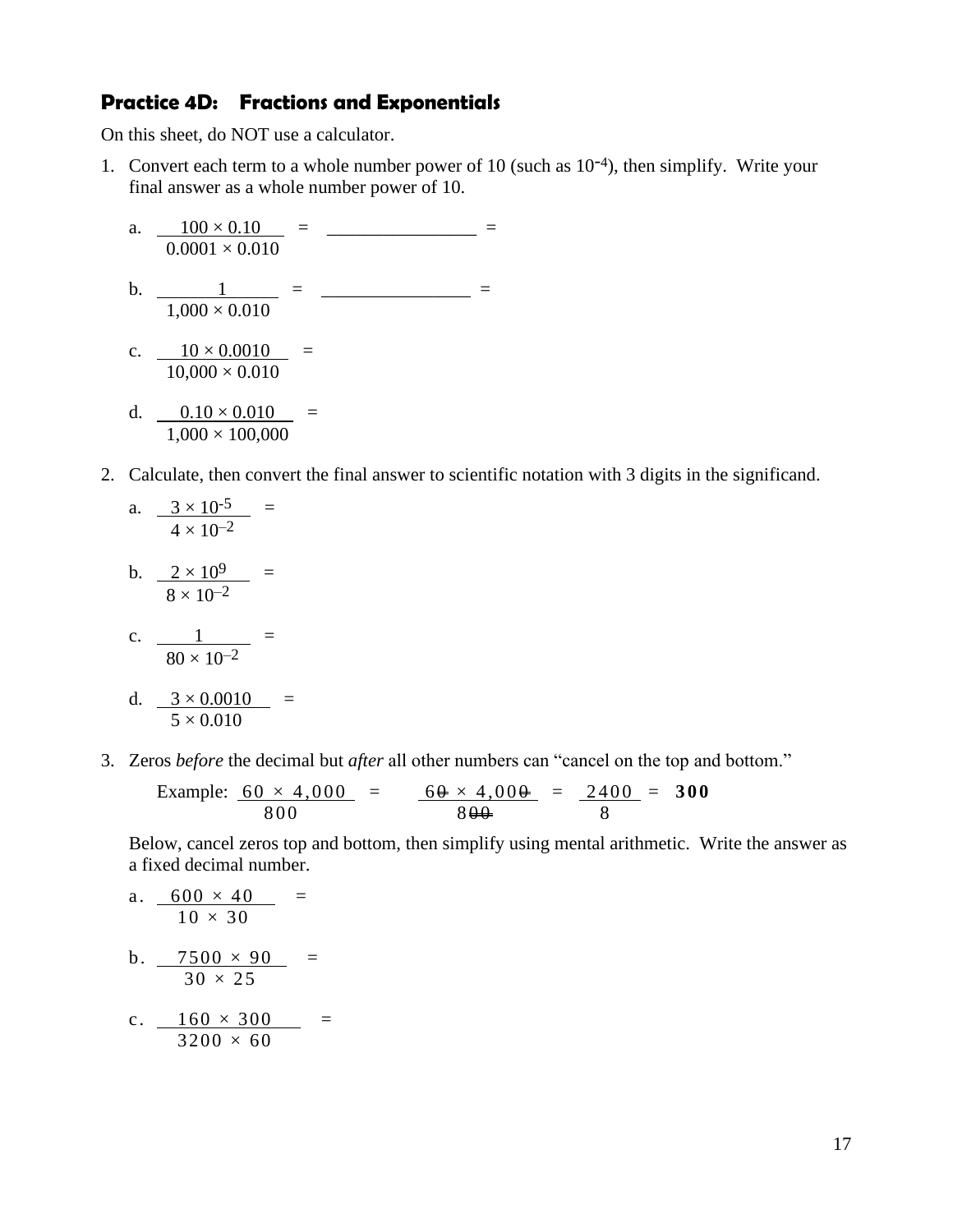4. Fractions with zeros in the denominator *before* the decimal but *after* all other numbers can be separated into two parts and converted to exponential notation.

Example: 
$$
\frac{3}{500} = \frac{3}{5 \times 100} = \frac{3}{5} \times \frac{1}{100} = 0.60 \times 10^{-2} = 6.0 \times 10^{-3}
$$

Separate these into two parts, then simplify. Write the final answer in scientific notation with two digits in the significand.

a. 
$$
\frac{64}{160} =
$$
  
b.  $\frac{144}{1200} =$   
c.  $\frac{63}{1200} =$ 

7,000

5. Convert these to fixed decimal values in the form 0.XXX

a. 
$$
\frac{7}{28 \times 2} =
$$
  
b.  $\frac{70}{2 \times 50} =$   
c.  $4 \times 45 =$ 

$$
\begin{array}{r}\n\text{c.} & \frac{4 \times 43}{30 \times 9} \\
\text{d.} & 400 = \\
\end{array}
$$

$$
\frac{4.6}{20 \times 60}
$$

**\_\_\_\_\_\_\_\_\_\_\_\_\_\_\_\_\_**

6. Re-write each of the two quantities to scientific notation, multiply or divide, then convert to scientific notation with a 2-digit significand.

a. 
$$
(7,000 \times 10^{-2})
$$
  $(0.080 \times 10^{-11})$  =

- b.  $(0.090 \times 10^9)$   $(0.0070 \times 10^{-8})$  =
- c.  $8 \times 10^{-3}$  = \_\_\_\_\_\_\_\_\_\_\_\_\_\_\_\_ =  $200 \times 10^{-2}$
- d.  $\frac{72 \times 10^{-3}}{2}$  = \_\_\_\_\_\_\_\_\_\_\_\_\_\_\_\_ =  $900 \times 10^7$
- **Answers:** 1a.  $10^7$  1b.  $10^{-1}$  1c.  $10^{-4}$  1d.  $10^{-11}$  2a.  $7.50 \times 10^{-4}$  2b.  $2.50 \times 10^{10}$ 2c.  $1.25 \times 10^{0}$  2d.  $6.00 \times 10^{-2}$  3a. 80 3b. 900 3c. 0.25 4a.  $4 \times 10^{-1}$ 4b.  $1.2 \times 10^{-1}$  4c.  $9.0 \times 10^{-3}$  5a. 0.125 5b. 0.700 5c. 0.667 5d. 0.333 6a.  $5.6 \times 10^{-11}$  6b.  $6.3 \times 10^{-3}$  6c.  $4.0 \times 10^{-3}$  6d.  $8.0 \times 10^{-12}$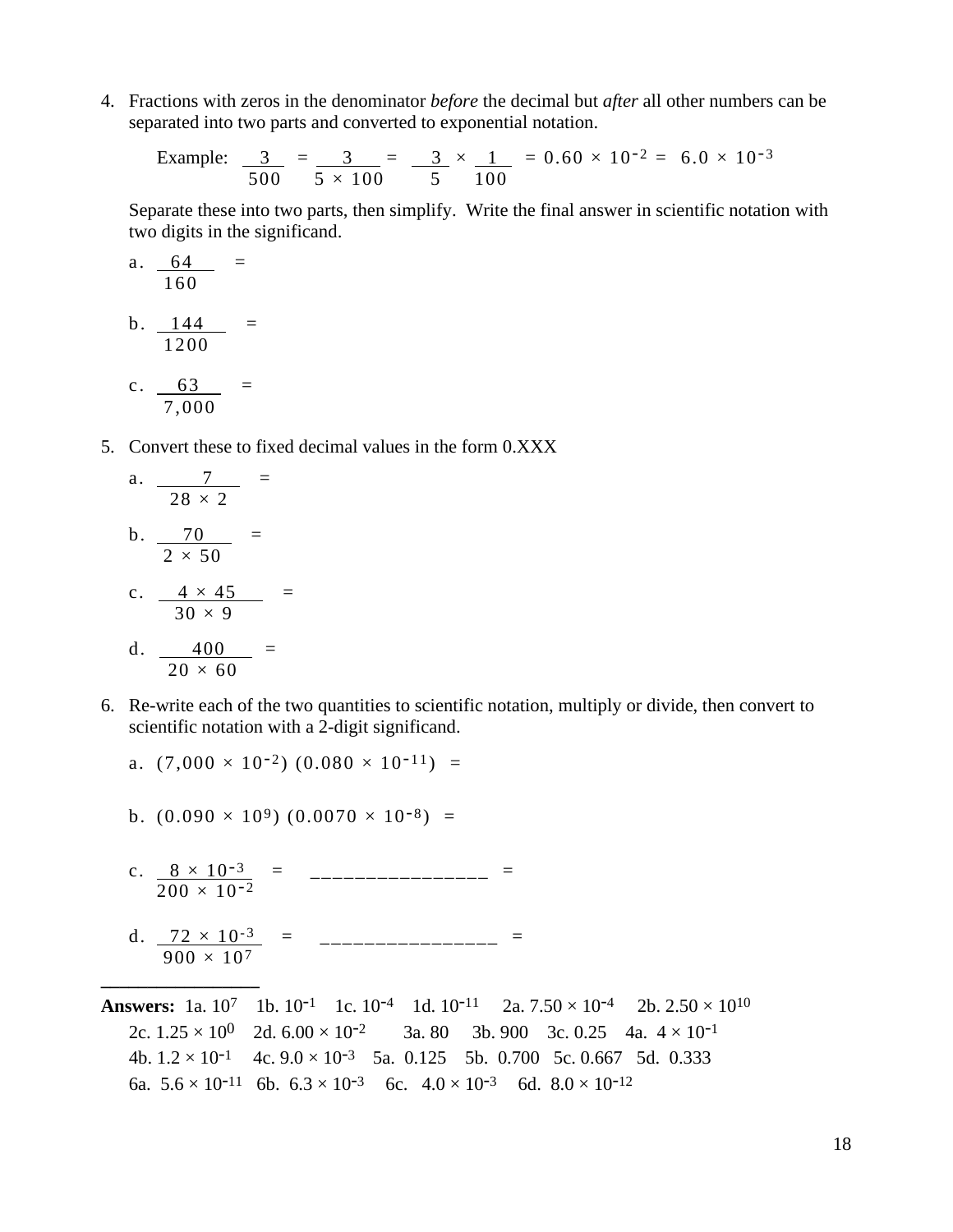### **Practice 4E: Fractions, Estimates, and Exponentials**

#### **To the Instructor**

Practice 4E can be started in class at any time after both Practice 4D and tutorial Chapter 1 have been completed.

Some students may have difficulty with long division with a decimal point involved. This is a topic that in some state standards omitted between 1990 and 2014.

#### **If Used In-Class**

On this sheet, problems are grouped with several of each type in a row. To cover each type, you might ask students to complete every 2nd or 3rd problem, then assign and go over a similar part in the question if a particular type of problem gives them difficulty.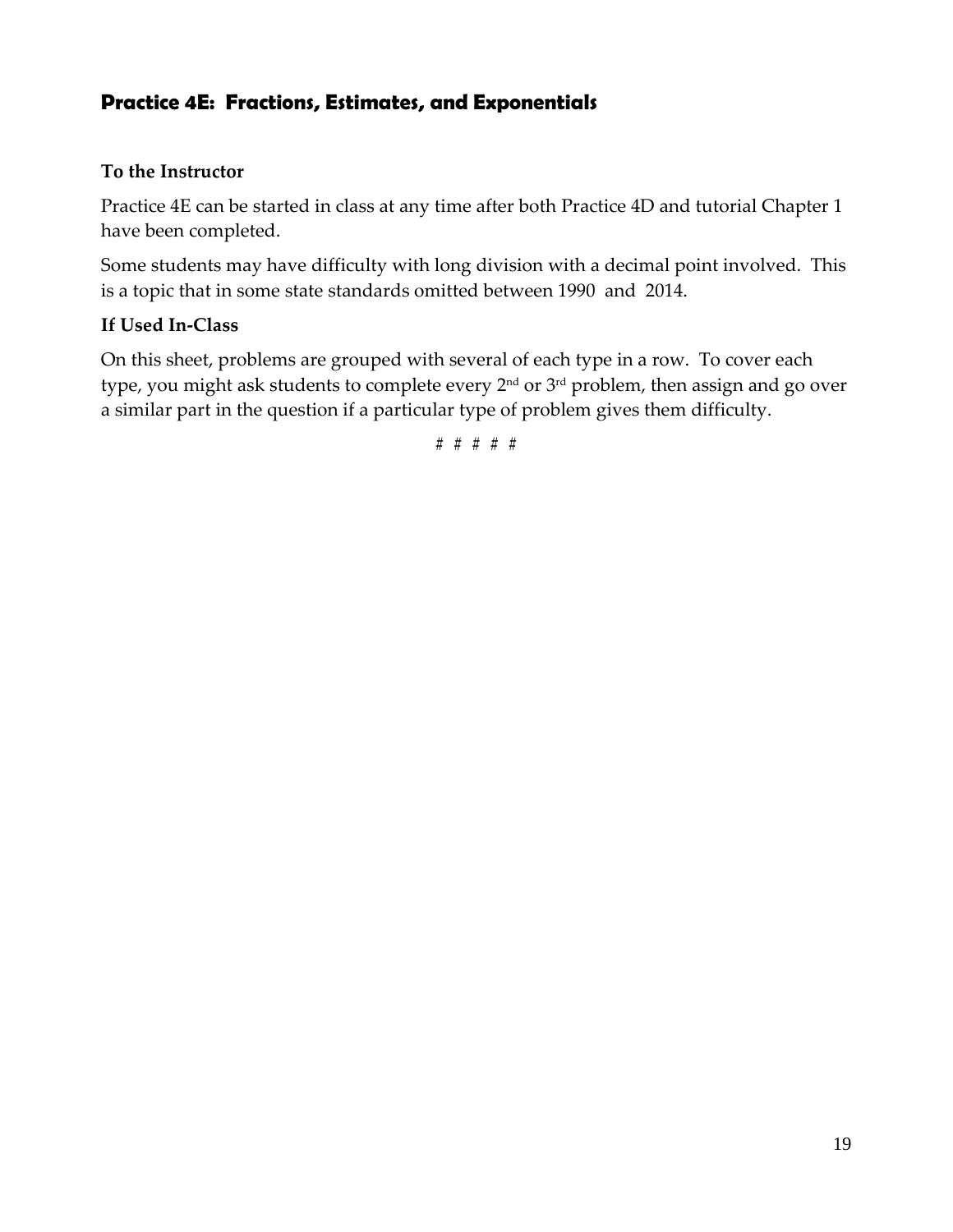#### **Practice 4E: Fractions, Estimation, and Exponentials**

On this sheet, do NOT use a calculator.

- 1.  $1/9 = 0.1111...$   $2/9 = 0.22222$  (you get the picture)  $8/9 = 0.8888...$ Convert to the form  $0.XXXX$ : a.  $2/90 =$  b.  $7/900 =$
- 2. To simplify fractions composed of fixed decimal numbers, the decimals on the top and bottom can be moved the same number of places – to get an easy division problem or a fraction with a familiar decimal equivalent.

 $\overline{1}$ Example:  $0.440 = 0.440 = 44.0 = 22$  (Move to get 2 in 0**.**020 0**.**020 2.0 the denominator)  $\mathcal{O}(\mathcal{O})$ 

Convert to either whole numbers or decimal equivalents in the form 0.XXXX :

a. 
$$
\frac{0.025}{0.075}
$$
 =  $\frac{\ }{\ }{\ }=$ 

- b.  $\frac{5.6}{ }$  =  $\frac{ }{ }$  =  $\frac{ }{ }$  = 0.70
- 3. If you see a simple division or fraction that can be gotten by moving decimals different amounts in the numerator and denominator, write the simple numbers, add a power of 10 to each to keep its value the same, and use exponential math to solve.

Example:  $0.0060 = 6 \times 10^{-3} = 0.25 \times 10^{-5} = 2.5 \times 10^{-6}$  $2400$   $24 \times 10^{2}$ 

On separate paper, convert to scientific notation with 2 digits in the significand:

- a. 4000 b. 0.56 c. 60  $0.090$  800  $1.8 \times 10^{-14}$
- 4. Re-write each of the two quantities to scientific notation, multiply or divide, and then convert your final answer to scientific notation with a 2-digit significand.
	- a.  $200 \times 10^{12}$  = \_\_\_\_\_\_\_\_\_\_\_\_\_\_\_ =  $0.40 \times 10^{4}$
	- b.  $0.010 \times 10^3$  = \_\_\_\_\_\_\_\_\_\_\_\_\_\_\_\_ =  $0.50 \times 10^{-7}$
	- c.  $0.10 =$  = \_\_\_\_\_\_\_\_\_\_\_\_\_\_\_\_ = 0.004
	- d.  $0.020$  = \_\_\_\_\_\_\_\_\_\_\_\_\_\_\_ =  $5,000$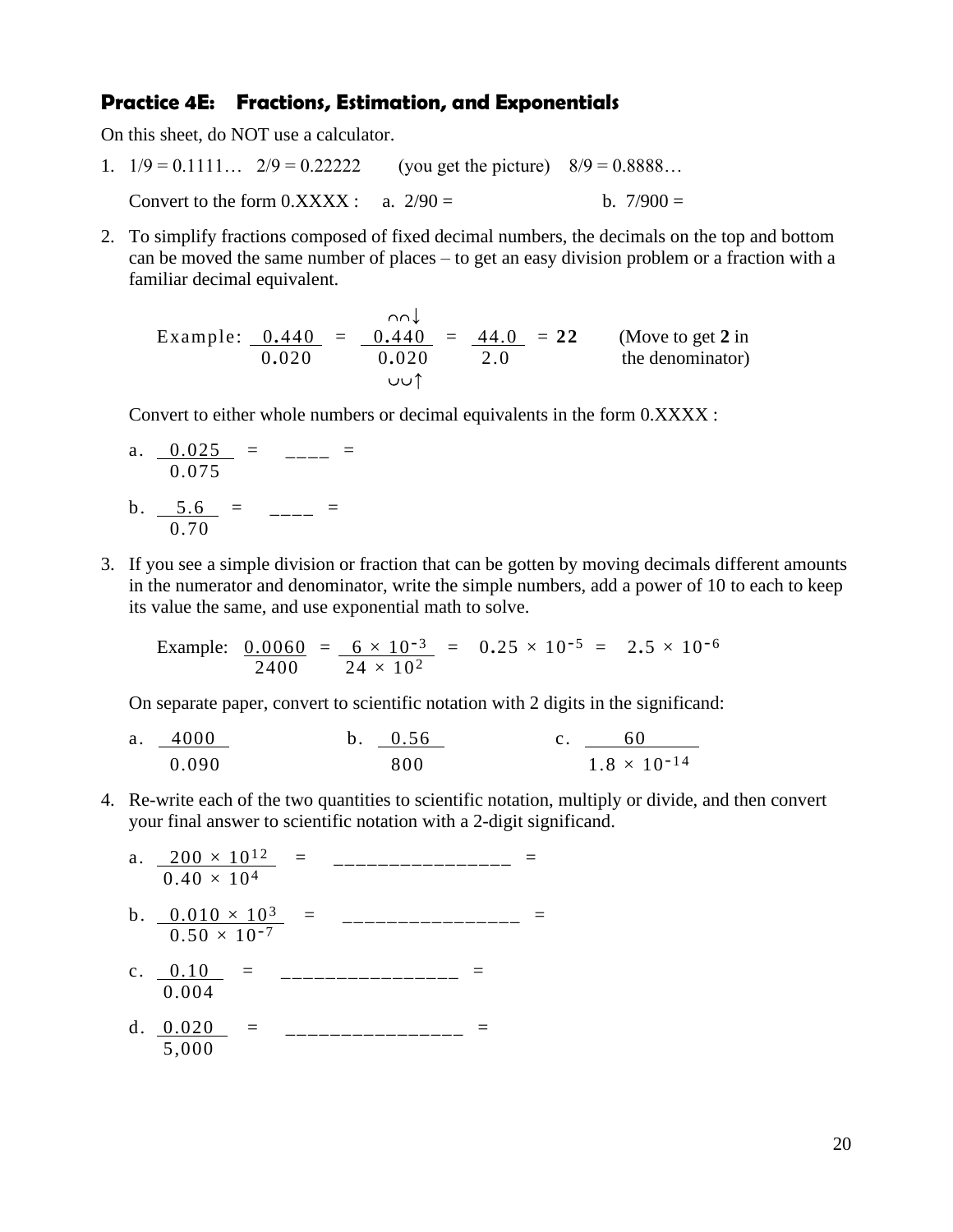- e.  $0.048$  = \_\_\_\_\_\_\_\_\_\_\_\_\_\_\_\_ = 0.008
- 5. Round these value, then *estimate* to an answer with one non-zero digit.

a. 
$$
\frac{183}{21 \times 2} =
$$
  
\nb.  $\frac{24}{5 \times 53} =$   
\nc.  $\frac{4 \times 27}{525} =$ 

6. Solve these in any way you choose. Convert your final answer to scientific notation with a 2 digit significand.

a. 
$$
\frac{0.00062}{0.20} =
$$

- b.  $(4.5 \times 10^{-4}) (0.020 \times 10^7) =$
- c.  $96 \times 10^{-3}$  =  $120 \times 10^{-1}$
- d.  $75 \times 10^{16}$  =  $0.025 \times 10^{-4}$
- 7. Decimal equivalents may also be solved by long division.

$$
5/6 = ? = 5 \div 6 = \underbrace{0.833...}_{6) 5.000} = 0.833
$$
  

$$
\underbrace{48}_{20}
$$
  

$$
\underbrace{18}_{20} ...
$$

and the second contract of the second contract of the second contract of the second contract of the second contract of the second contract of the second contract of the second contract of the second contract of the second

On separate paper, solve by long division. Round to 3 places past the decimal.

a. 5/12 b. 4/11

#### \_\_\_\_\_\_\_\_\_ **Answers:**

1a.  $0.0222$  1b.  $0.0078$  2a.  $25/75 = 1/3 = 0.3333$  2b.  $56/7 = 8$ 3a.  $4.4 \times 10^4$  3b.  $7.0 \times 10^{-4}$  3c.  $3.3 \times 10^{15}$ 4a.  $5.0 \times 10^{10}$ 4b.  $2.0 \times 10^8$  4c.  $2.5 \times 10^1$  4d.  $4.0 \times 10^{-6}$  4e.  $6.0 \times 10^0$ 5a. Between 3 and 6 5b. Close to 0.1 5c. Close to 0.2 6a.  $3.1 \times 10^{-3}$  6b.  $9.0 \times 10^{1}$  6c.  $8.0 \times 10^{-3}$  6d.  $3.0 \times 10^{23}$ 7a. 0.417 7b. 0.364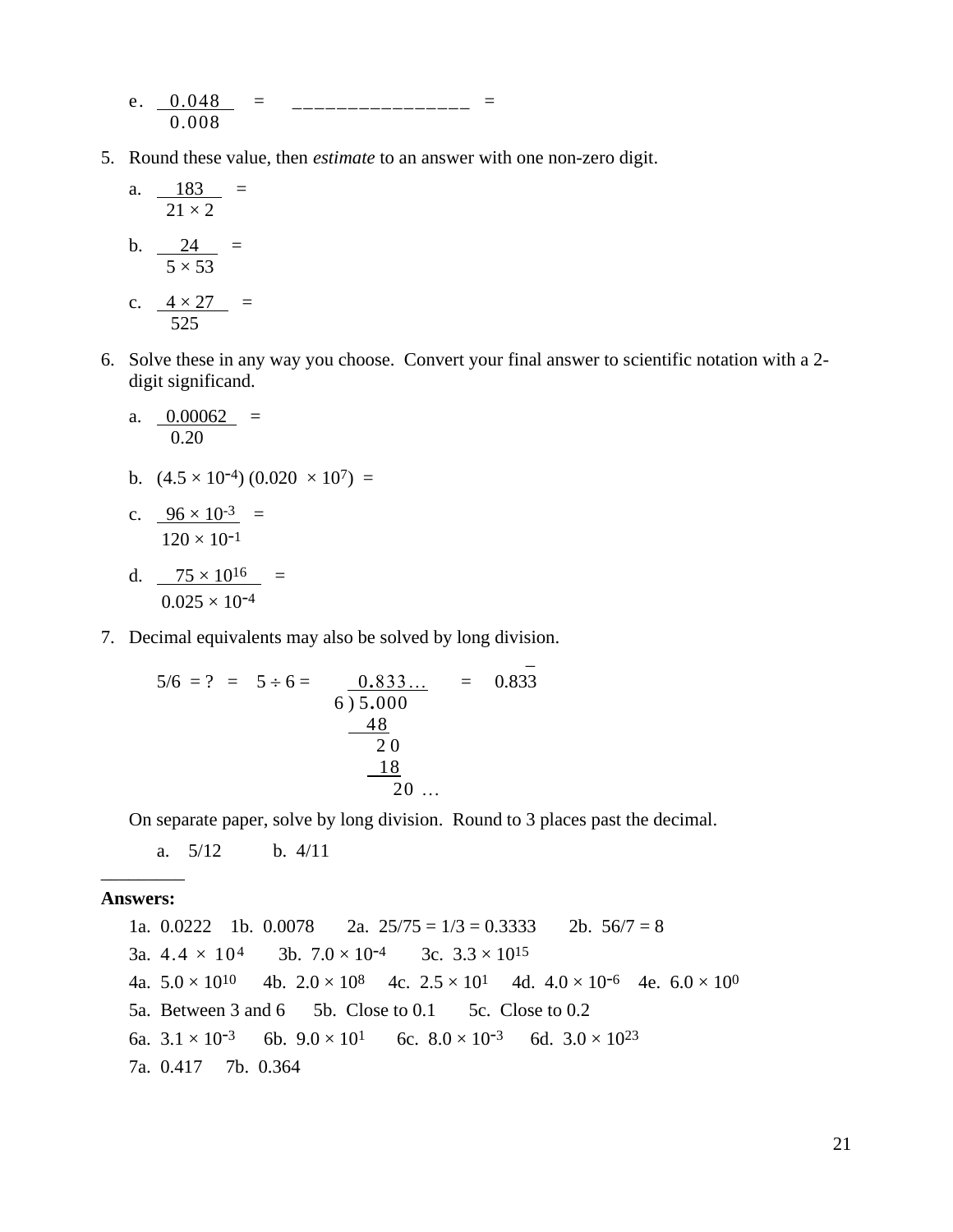## **Topic 4F: Exponentials and Fractions: 5 Minute Quiz**

#### **To the Instructor**

Below are 4 quizzes on the previous mental arithmetic homework worksheets. The suggested timing for the quiz would be:

- Assign the worksheets to be completed, gradually or all at once.
- When the last is assigned, announce a quiz on their content will be given in 2-4 days.

An announced quiz tends to encourage homework completion.

The quiz is "no calculator." It should take 5 minutes. It is designed to be easy if students completed the homework.

There are 4 different copies -- with simple but scrambled numbers. All 4 copies may be shuffled and handed out if security is a concern.

You may want to hand out or project one copy as a practice quiz on the day before the real quiz, let them work for 5 minutes, then post answers and solicit how to solve for a few.

The real quiz is intended to be closed notes and given in a class meeting when security can be maintained.

If errors are found, please email: ToTheAuthors (at) ChemReview.Net .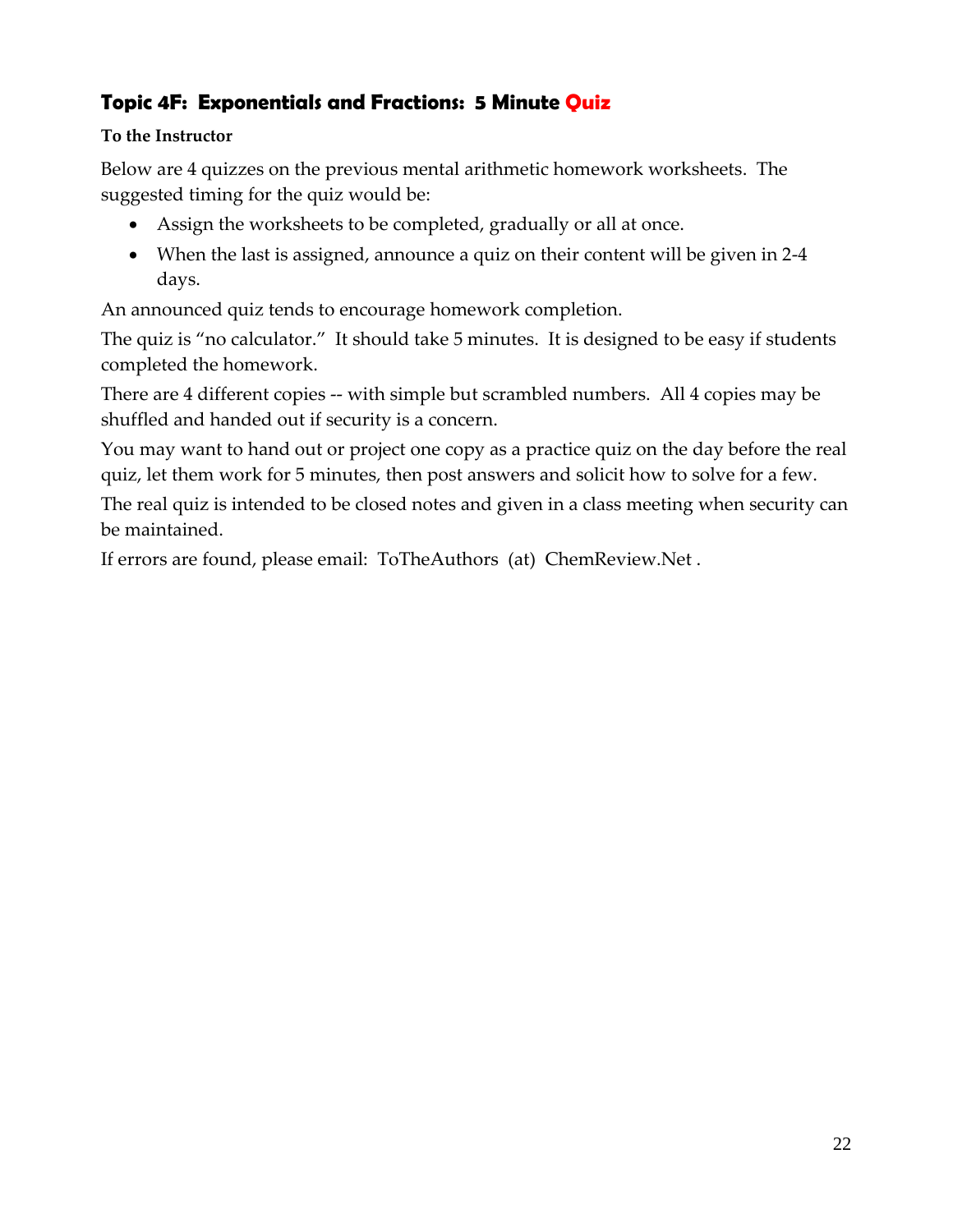#### **Answer Key**

#### **Quiz 32 in numerator**

|                             | 1a. 0.888 1b. 0.250 1c. 0.240 |  |  |  |  |
|-----------------------------|-------------------------------|--|--|--|--|
|                             | 2a. $10^3$ 2b. $10^9$         |  |  |  |  |
|                             | 3a. $4.2 \times 10^5$         |  |  |  |  |
|                             | 3b. $4.0 \times 10^{-11}$     |  |  |  |  |
|                             | 3c. $5.0 \times 10^{11}$      |  |  |  |  |
|                             | 3d. $2.2 \times 10^{1}$       |  |  |  |  |
|                             | 3e. $4.0 \times 10^{-3}$      |  |  |  |  |
| <b>Quiz 16 in numerator</b> |                               |  |  |  |  |
|                             | 1a. 0.444 1b. 0.125 1c. 0.640 |  |  |  |  |
|                             | 2a. $10^2$ 2b. $10^6$         |  |  |  |  |
|                             | 3a. $4.2 \times 10^4$         |  |  |  |  |
|                             | 3b. $4.0 \times 10^{-8}$      |  |  |  |  |
|                             |                               |  |  |  |  |

- 3c.  $5.0 \times 10^{11}$ 3d.  $5.6 \times 10^{1}$
- 3e.  $4.0 \times 10^{-4}$

#### **Quiz 28 in numerator**

1a. 0.778 1b. 0.150 1c. 0.480 2a. 101 2b. 107 3a.  $2.1 \times 10^3$ 3b.  $2.0 \times 10^{-9}$ 3c.  $2.0 \times 10^{13}$ 3d.  $4.4 \times 10^{1}$ 3e.  $2.0 \times 10^{-13}$ **Quiz 20 in numerator** 1a. 0.556 1b. 0.100 1c. 0.320 2a. 104 2b. 108 3a.  $2.1 \times 10^2$ 3b.  $8.0 \times 10^{-10}$ 3c.  $2.0 \times 10^{11}$ 3d.  $3.3 \times 10^{1}$ 

3e.  $2.0 \times 10^{-14}$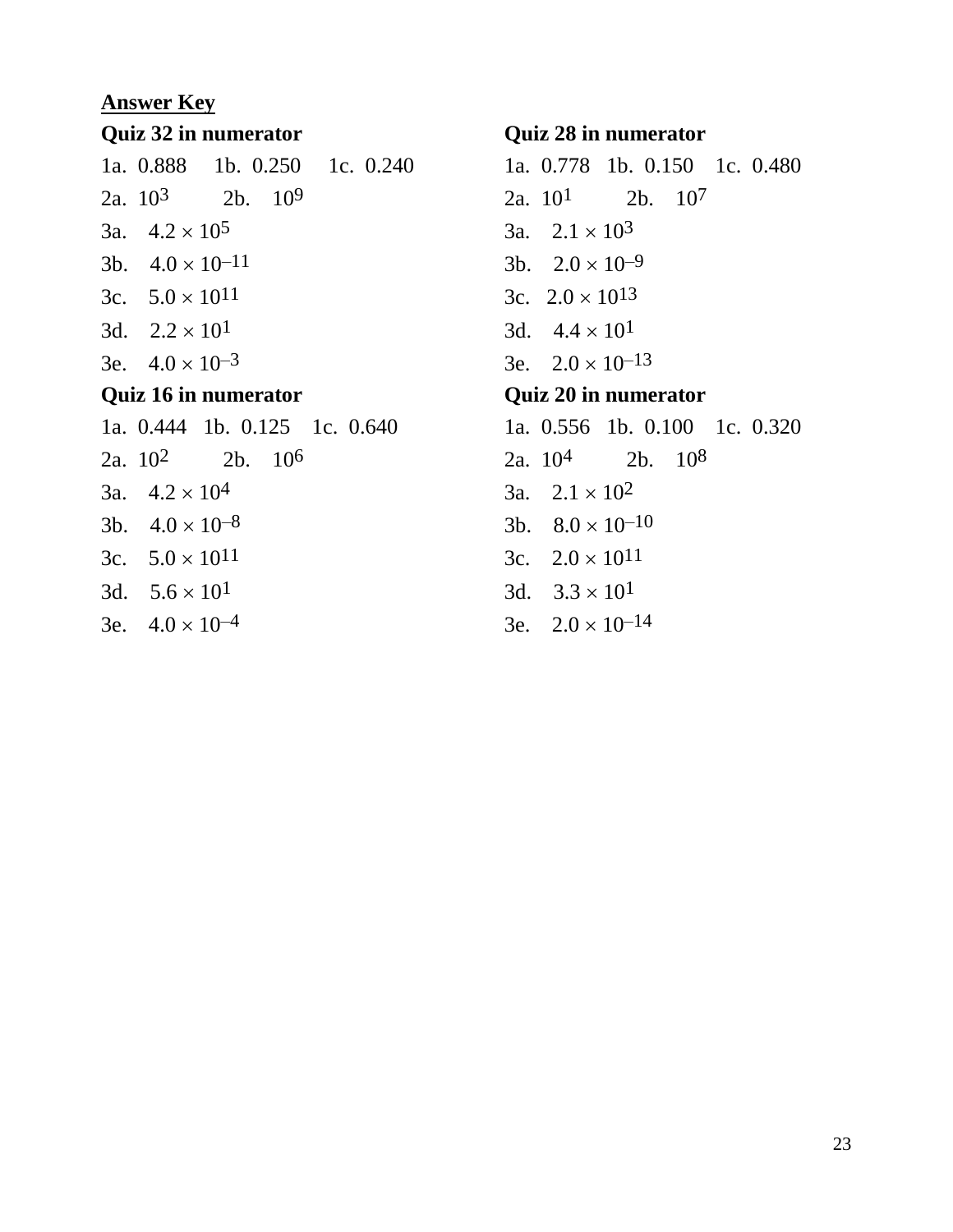Do *not* use a calculator. Show your work on this paper.

1. Convert to 0.XXX :

a.  $32/36 =$ 

$$
b. \quad \frac{10 \times 15}{12 \times 50} =
$$

c. 
$$
1/25 = 0.04
$$
;  $\frac{6}{25}$  =

2. Answer as a  $10^x$ 

a. 
$$
\frac{100 \times 0.10}{0.010} =
$$

b. 
$$
\frac{1}{10^{-8} \times 0.10} =
$$

3. Write the final answer in scientific notation with two digits in the significand. a.  $(0.0060 \times 10^9) (0.070) =$ 

b. 
$$
\frac{16}{400 \times 10^{9}} =
$$
  
c. 
$$
\frac{10^{5}}{2.0 \times 10^{-7}} =
$$
  
d. 
$$
\frac{0.20}{0.009} =
$$
  
e. 
$$
\frac{48 \times 10^{-5}}{120 \times 10^{-3}} =
$$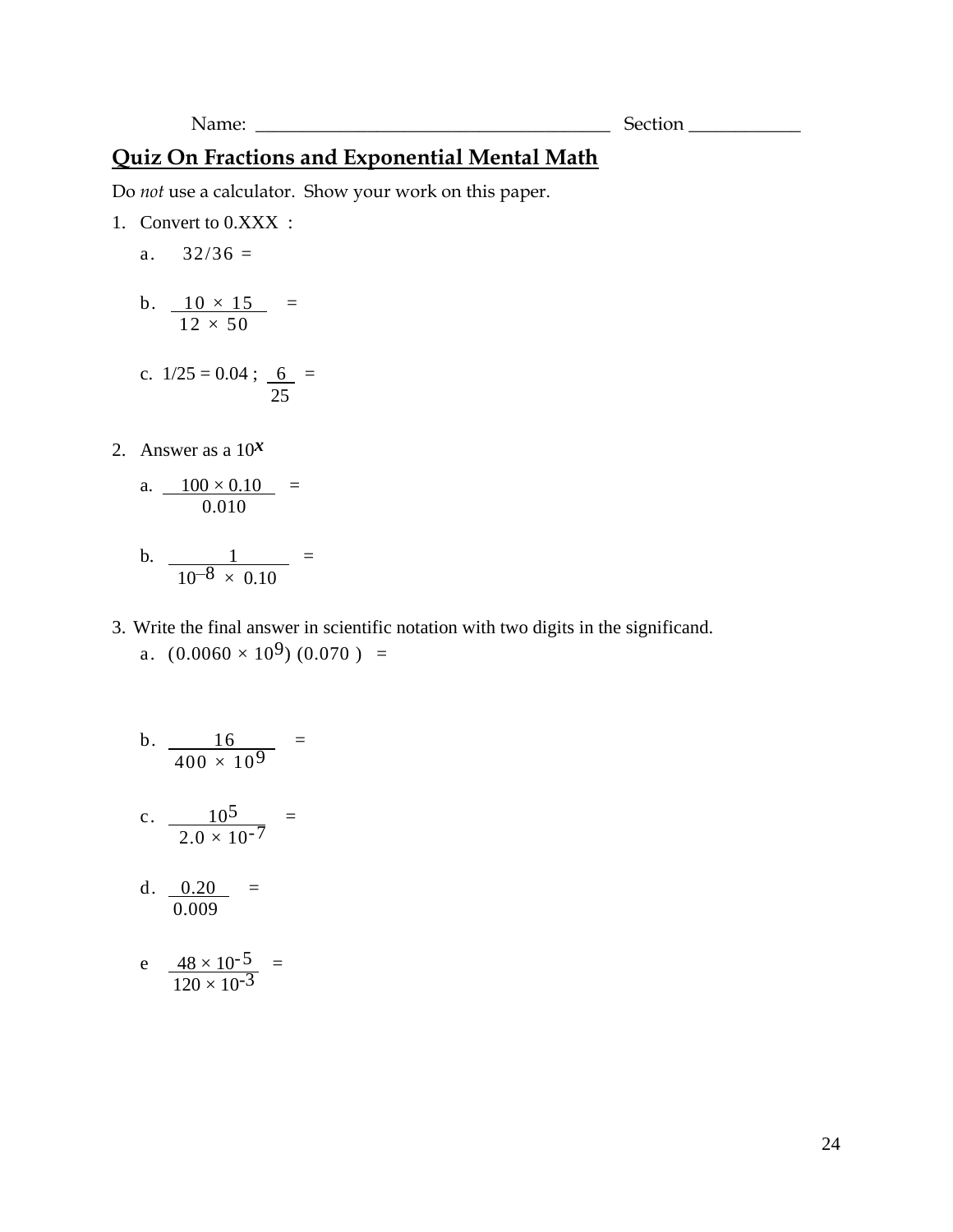Do *not* use a calculator. Show your work on this paper.

1. Convert to 0.XXX :

a.  $16/36 =$ 

- b.  $5 \times 15 =$  $12 \times 50$
- c.  $1/25 = 0.04$ ;  $16 =$ 25
- 2. Answer as a 10*x*

a. 
$$
\frac{10 \times 0.10}{0.010} =
$$

- b.  $\frac{1}{1}$  =  $10^{-5} \times 0.10$
- 3. Write the final answer in scientific notation with two digits in the significand. a.  $(0.0060 \times 10^8) (0.070) =$

b. 
$$
\frac{16}{400 \times 10^{6}} =
$$
  
c. 
$$
\frac{10^{5}}{2.0 \times 10^{-7}} =
$$
  
d. 
$$
\frac{0.50}{0.009} =
$$
  
e. 
$$
\frac{48 \times 10^{-5}}{120 \times 10^{-2}} =
$$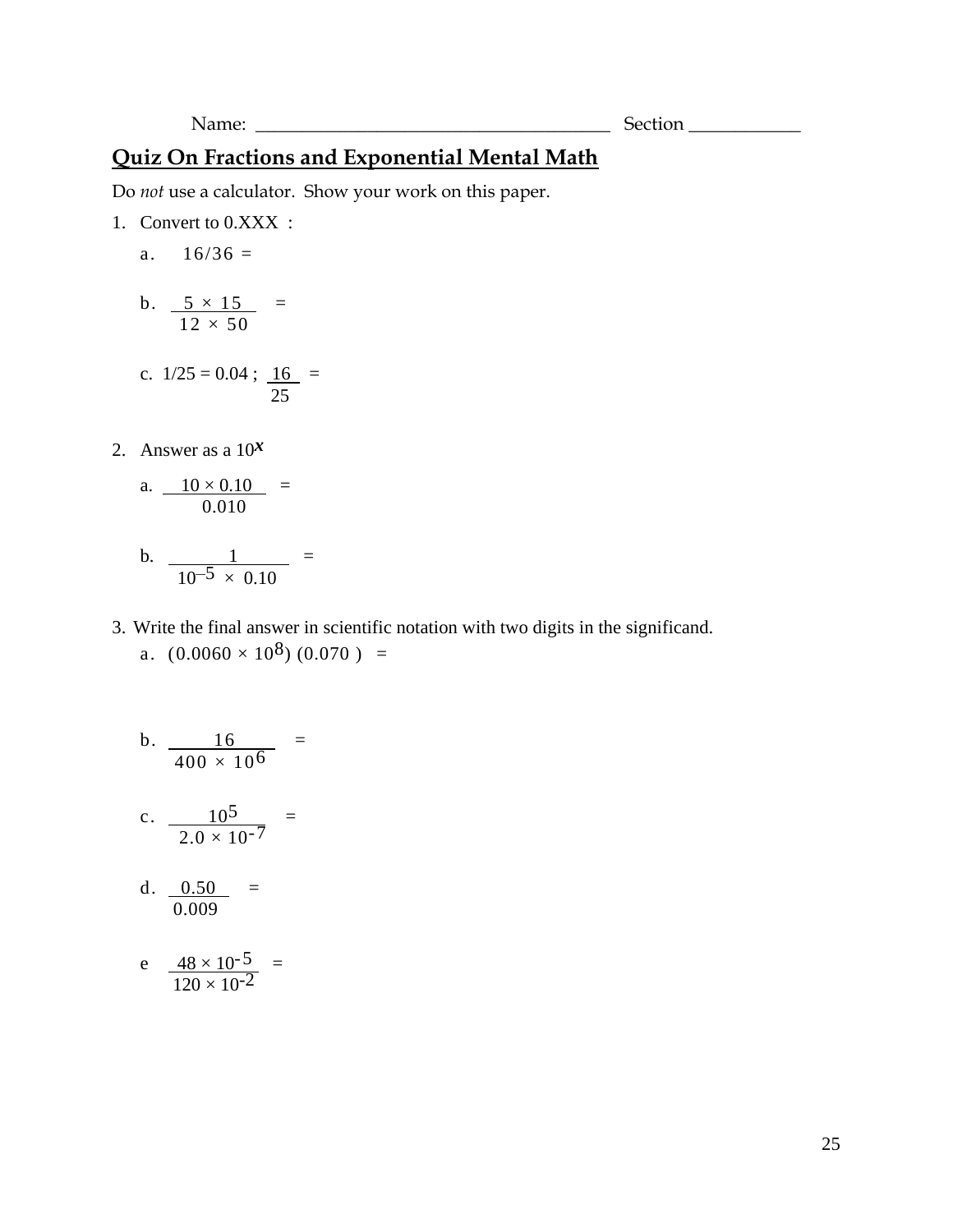Do *not* use a calculator. Show your work on this paper.

- 1. Convert to 0.XXX :
	- a.  $28/36 =$
	- b.  $6 \times 15 =$  $50 \times 12$
	- c.  $1/25 = 0.04$ ;  $12 =$ 25
- 2. Answer as a 10*x*

a. 
$$
\frac{100 \times 0.010}{0.10} =
$$

- b.  $\frac{1}{1}$  =  $10^{-6} \times 0.10$
- 3. Write the final answer in scientific notation with two digits in the significand. a.  $(0.0030 \times 10^7) (0.070) =$

b. 
$$
\frac{16}{800 \times 10^{7}} =
$$
  
c. 
$$
\frac{10^{5}}{5.0 \times 10^{-9}} =
$$
  
d. 
$$
\frac{0.40}{0.009} =
$$
  
e. 
$$
\frac{24 \times 10^{-5}}{120 \times 10^{7}} =
$$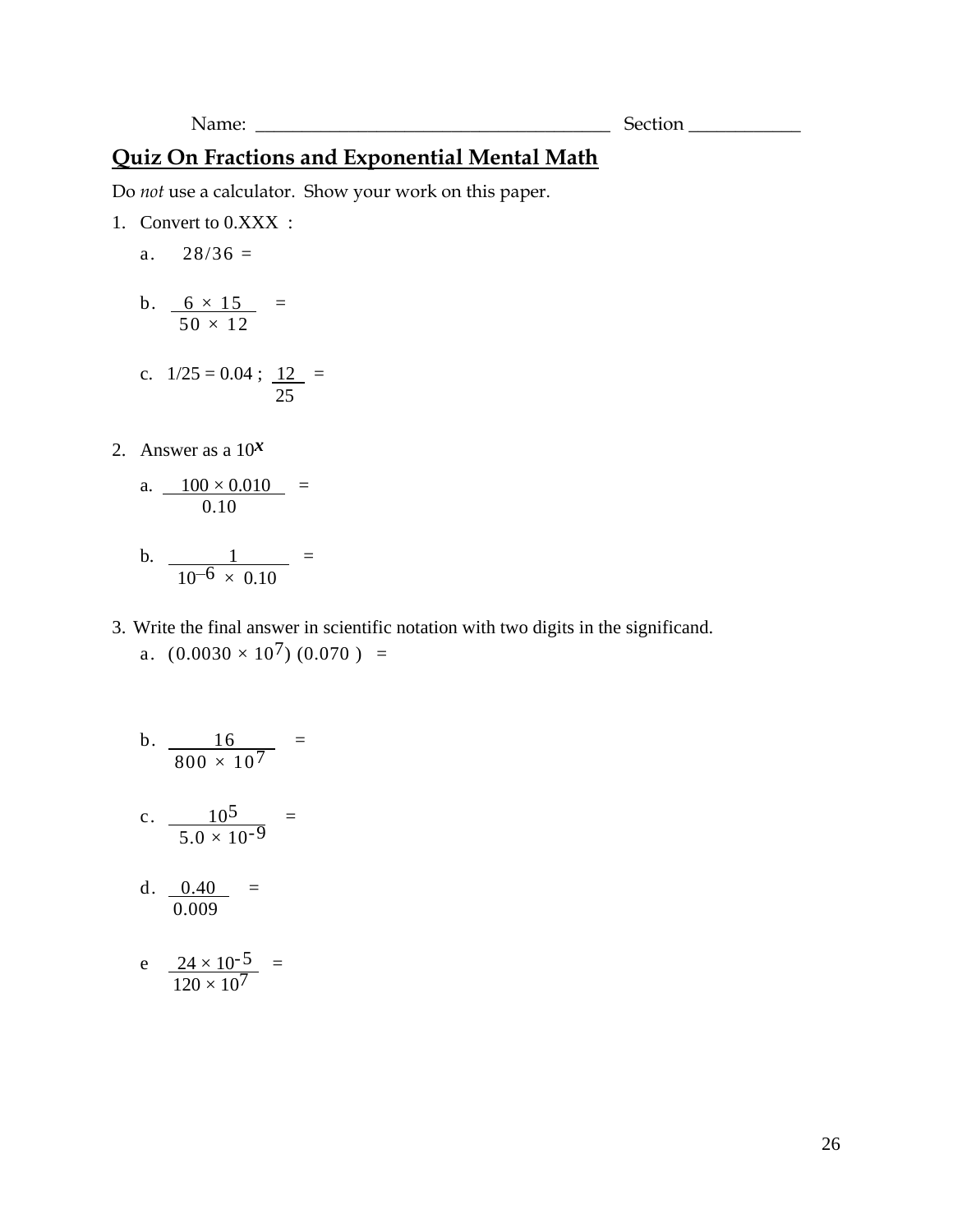Do *not* use a calculator. Show your work on this paper.

- 1. Convert to 0.XXX :
	- a.  $20/36 =$
	- b.  $4 \times 15$  =  $12 \times 50$
	- c.  $1/25 = 0.04$ ; <u>8</u> = 25
- 2. Answer as a 10*x*

a. 
$$
\frac{1000 \times 0.10}{0.010} =
$$

- b.  $\frac{1}{1}$  =  $10^{-7} \times 0.10$
- 3. Write the final answer in scientific notation with two digits in the significand. a.  $(0.0030 \times 10^6) (0.070) =$

b. 
$$
\frac{16}{200 \times 10^{8}} =
$$
  
c. 
$$
\frac{10^{5}}{5.0 \times 10^{-7}} =
$$
  
d. 
$$
\frac{0.30}{0.009} =
$$
  
e. 
$$
\frac{24 \times 10^{-5}}{120 \times 10^{8}} =
$$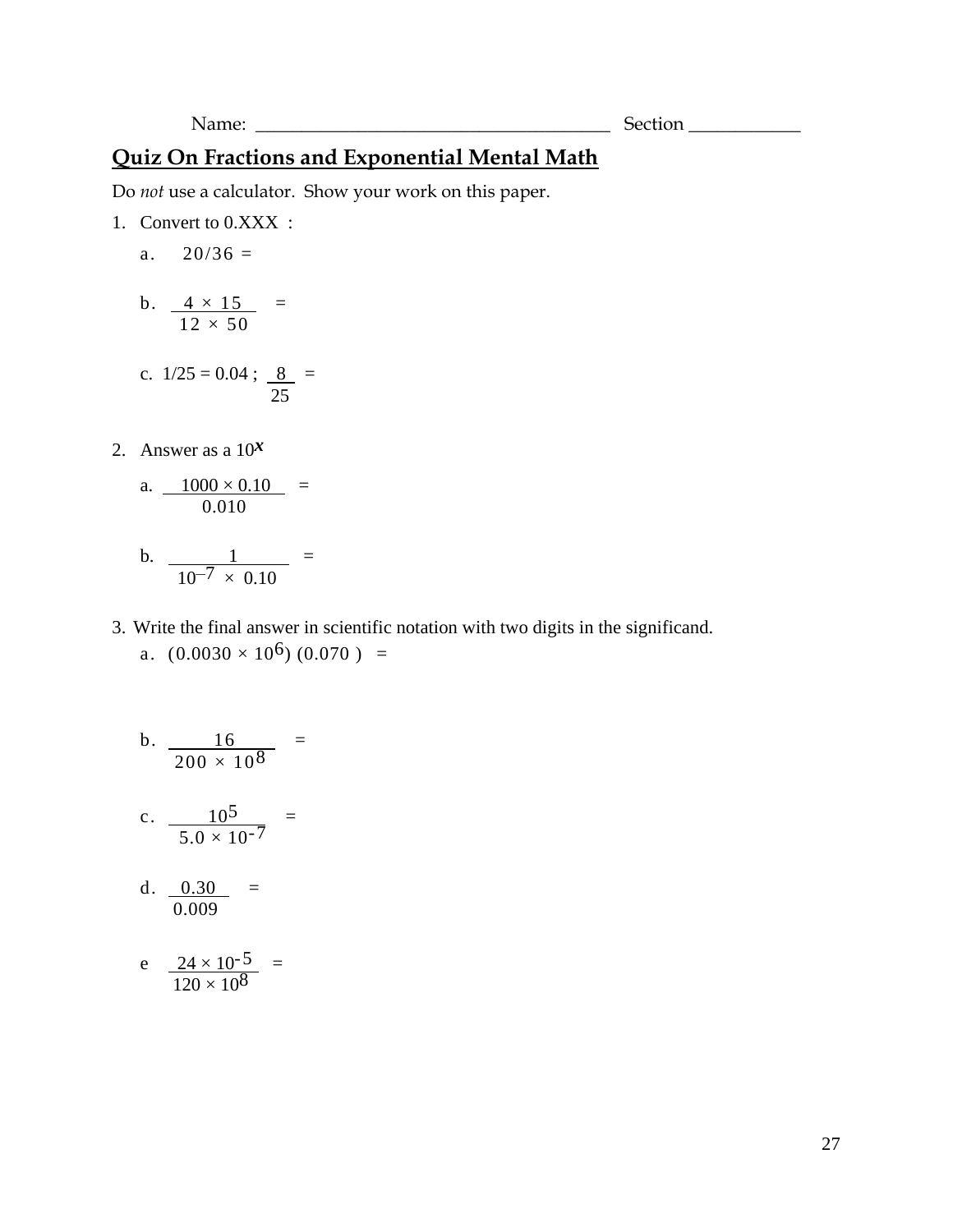## **Topic 5**

## **Improving Dimensional Analysis**

Would you like to help students solve calculations with higher rates of success?

[Https://www.ChemReview.Net/DHone.pdf](https://www.chemreview.net/DHone.pdf) and [https://ChemReview.Net/DHtwo.pdf](https://chemreview.net/DHtwo.pdf)  include 28 pages of worksheets that help to teach students to organize their data before they begin to "chain conversion factors. The worksheets can be used in-class in "first courses" in chemistry and as a fast review or homework "preparation for lecture" in Gen Chem, GOB, and AP courses.

Topics include word problem strategies, grams, moles, and molecule conversions, stoichiometry, and molarity calculations.

These strategies have been tested – and, as reported in *J Chem Ed*, raised ACS Gen Chem Examination scores 20 percentiles. Quizzes for instructor use are included.

## **Topic 6**

## **Acid-Base Math Review**

Topic 6 is intended for use when you reach solving for [H<sup>+</sup> ] in strong acid and base solutions. It is intended as a "just-in-time refreshing of memory" of the math for those calculations.

The topic includes 2 pages of math practice and a quiz.

Detail is at [https://www.ChemReview.Net/ABMathToInstructors.pdf](https://www.chemreview.net/ABMathToInstructors.pdf)

## **Topic 7**

## **Preparation for Electrochemistry**

Topic 7 is a 5 page assignment designed as homework in General, Engineering, and AP Chem to prepare students in the initial vocabulary and calculations for electrochemistry.

Detail is at [www.ChemReview.Net/ElectroPrepToInstructors.pdf](http://www.chemreview.net/ElectroPrepToInstructors.pdf)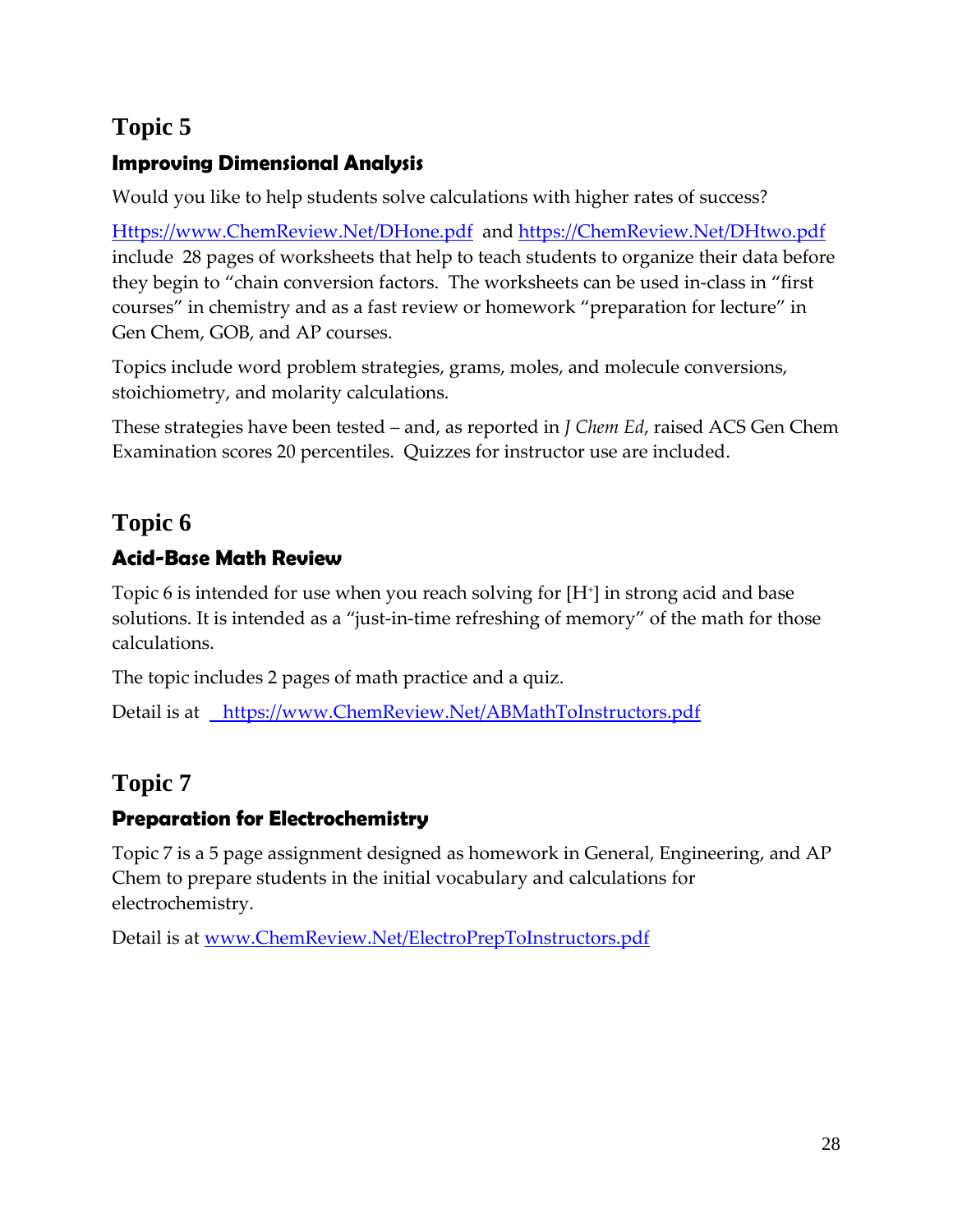## **Topic 8**

## **Other Math Review Resources**

The Math and Metric Review tutorials in Topic 3 are taken from the first two chapters of the textbook *Calculations in Chemistry - An Introduction,* available from W. W. Norton. The publisher has granted the authors of the text permission to post the first two chapters for free use by students and instructors at all times during the school year.

All **college and high school** instructors may request a free examination copy of all 24 chapters of the paperback or eBook. To receive a copy, click [http://books.wwnorton.com/books/Calculations-in-Chemistry/](http://books.wwnorton.com/books/webad.aspx?id=4294992841) and use the "Request" Exam Copy" box near the bottom.

Or you can purchase a used copy. For review or used copies, the authors (who include me) receive no royalties – so I don't receive income from suggesting you read the text.

The textbook includes the following additional lessons which provide additional review of the math topics of chemistry, both with and without a calculator:

| Chapter 3   | Significant Figures                                  |
|-------------|------------------------------------------------------|
|             | Chapter 4 Dimensional Analysis                       |
|             | Chapter 5 Word Problem Strategies                    |
| Lesson 12.1 | Solving for Ratio Units                              |
|             | Lessons 12.3 Fraction and Percentage Calculations    |
|             | Lesson 16.3 Cancellation of Complex Units            |
|             | Lesson 17.1 Choosing Consistent Units                |
|             | Lesson 17.4 Choosing the Right Equation              |
|             | Lesson 21.1 Powers and Roots of Exponential Notation |
|             | Lesson 22.1 Acid-Base Math -- Review                 |
|             | Lesson 23.1 Base 10 Logarithms                       |

Lesson 24.3 Natural Logarithms

These lessons may provide ideas for math review lessons you can design on your own.

(I was asked on Facebook about how *students* could use the text from which the Exponential and Metric lessons are taken. Here's what I said:)

I am a co-author, but the book is from WWNorton. They did the typesetting, proofing, eBook programming, orders – the tough and \$\$\$ part.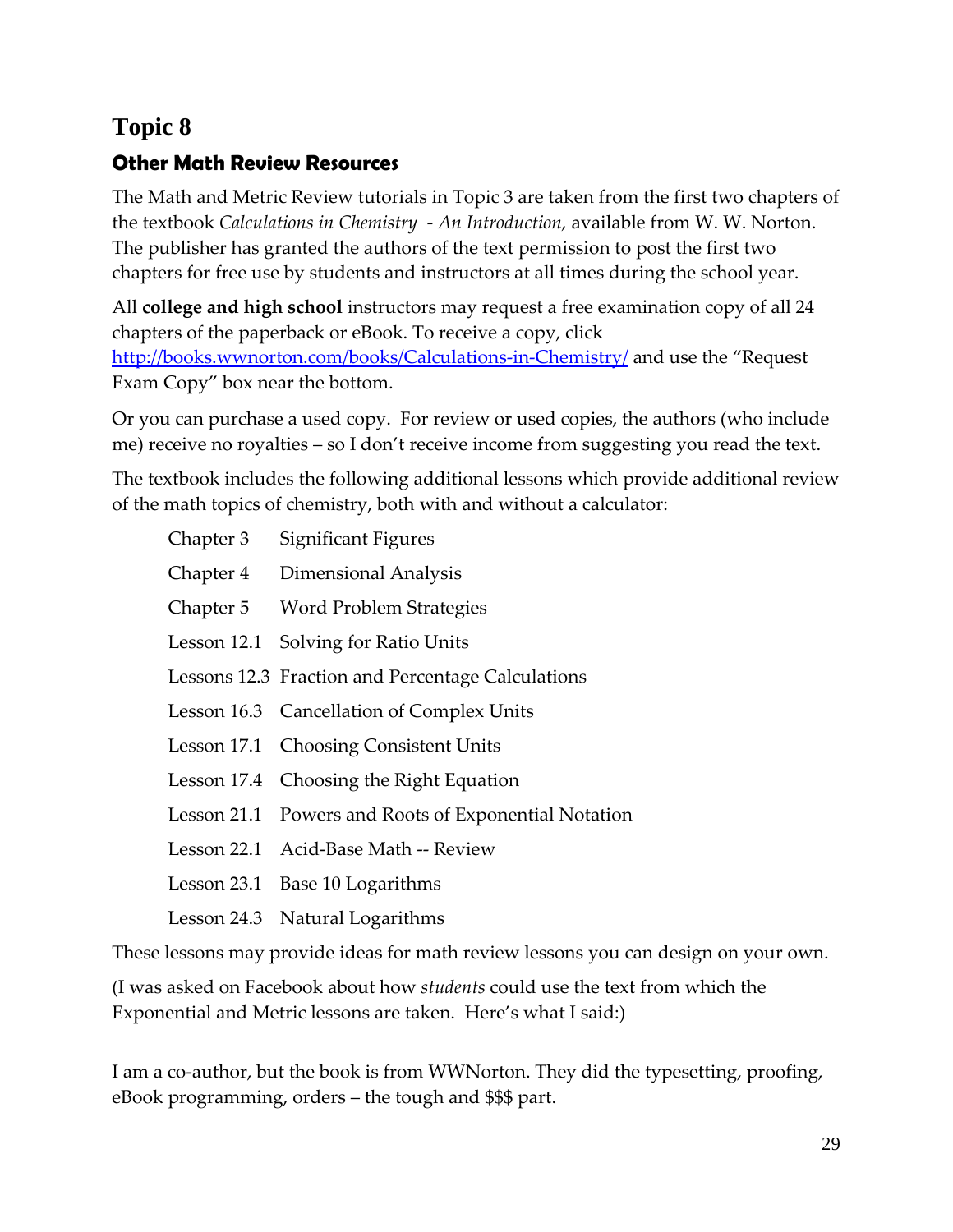IF you teach in college or in private schools where students buy their books, they can buy the paperback. It's under \$50.

For public High Schools that by law must supply books free, a license for the full 24 chapters of the eBook is available from Norton for \$6 per year if purchased for a 6-year adoption (\$36 per six year license). Details are [www.ChemReview.Net/ClassSets.html](http://www.chemreview.net/ClassSets.html) .

You might say: Schools never have money. Normally, true. But in the recent "Rescue Plan" bill, the feds gave public schools a good chunk of stimulus money to "recover from the pandemic." When that filters down, your admins will tell you: "We have money we need to spend this week." That may get you a class set or 3.

If \$\$\$ is limited, what may work is getting enough licenses to use for review homework in AP for six weeks, then have Honors/PreAP use the licenses as online homework reinforcement of lecture the rest of the year.

And that helps for the next six years. Renting an eBook text for \$6 a year is a good deal. A standard eBook text is \$30 plus to rent per year.

OR you can get a free copy, type with modifications into 150+ one per day worksheets, and have school pay for xerox copies. It's more work for you and costs school more, but schools are not always rationale places, are they?

In class, can you put up on the screen a few pages for class use? Probably. But check with your school librarian -- the expert on "fair use and copyright."

Hope that helps! -- totally un-biased co-author